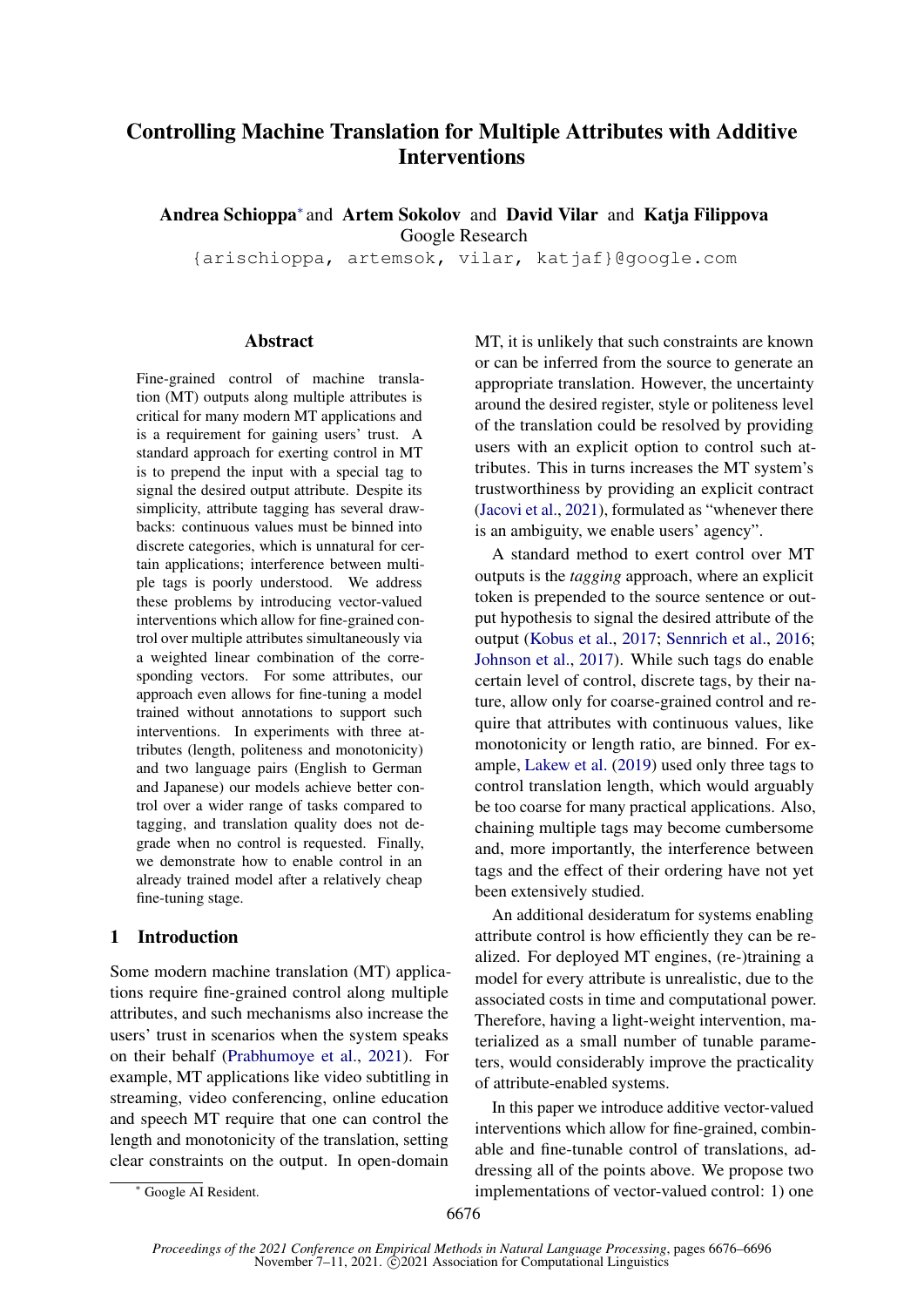attribute embedding vector with the control direction and strength regulated by a multiplicative scalar factor, appropriate for continuous attributes, and 2) separate embedding vectors for each discrete attribute value, each with tunable multiplicative strengths. The attributes' embeddings are additively combined with the encoder's last layer representation and are used by a subset of the decoder layers through the source-attention mechanism.

Compared with the tagging approach, the control intervention residing in vector spaces has three advantages: 1) It avoids the coarse binning inherent to tagging and enables a more fine-grained, widerrange and precise control of translations, especially around bin boundaries. 2) It simplifies simultaneous control for multiple attributes via a linear combination of control interventions for each attribute, with control strength defined by multiplicative scaling factors. 3) For some attributes it allows for enhancing neural MT models trained without controllability via fine-tuning of intervention vectors.

Our contributions are as follows:

- 1. We propose a novel mechanism to control different translation attributes and evaluate it on three important use cases: length, politeness and monotonicity for translation into German and Japanese (from English).
- 2. In all the three use cases, the ability to control attributes comes at no cost in translation quality. In fact, including explicit politeness information, the evaluation scores improved as compared to strong baselines (+0.6 BLEU points for German and +2.5 for Japanese).
- 3. Given a system trained on data without attribute annotation, we demonstrate that we can add a control component to it, needing only 20% of the original training time. The level of control is not on-par with a full training pass, but the performance is still similar to the tagging approach.

## 2 Related work

The tagging approach for controlling translations has been used for multiple purposes: to indicate the target language in multilingual NMT [\(John](#page-9-4)[son et al.,](#page-9-4) [2017\)](#page-9-4); to produce translations in more natural language by tagging data provenance, backtranslated or natural [\(Caswell et al.,](#page-9-6) [2019\)](#page-9-6); to control gender [\(Kuczmarski and Johnson,](#page-9-7) [2018;](#page-9-7)

<span id="page-1-0"></span>

Figure 1: Model diagram.

[Elaraby et al.,](#page-9-8) [2018\)](#page-9-8); to indicate source domains in multi-domain NMT [\(Kobus et al.,](#page-9-2) [2017\)](#page-9-2). Closer to our applications, tags can control length [\(Lakew](#page-9-5) [et al.,](#page-9-5) [2019\)](#page-9-5), and formality of translations from English to German [\(Sennrich et al.,](#page-9-3) [2016\)](#page-9-3) and to Japanese [\(Yamagishi et al.,](#page-9-9) [2016;](#page-9-9) [Feely et al.,](#page-9-10) [2019\)](#page-9-10), as well as from French to English [\(Niu et al.,](#page-9-11) [2018\)](#page-9-11). [Stergiadis et al.](#page-9-12) [\(2021\)](#page-9-12) experimented with a pair of tags to control domain and provenance.

Closely related to controllable generation is work on monolingual style transfer: [Krishna et al.](#page-9-13) [\(2020\)](#page-9-13), [Riley et al.](#page-9-14) [\(2021\)](#page-9-14) and [Niu et al.](#page-9-11) [\(2018\)](#page-9-11). In contrast to these papers, we use a classifier of the target side for labelling the controlling attribute.

# 3 Additive control

#### 3.1 Base Transformer model

The Transformer model [\(Vaswani et al.,](#page-9-15) [2017\)](#page-9-15) consists of a decoder  $D$  and an encoder  $E$ ; the latter takes the input tokens  $\{x_t\}_{t=1...T}$  and produces an intermediate encoded representation  $z =$  $\{z_t\}_{t=1...T} \in \mathbb{R}^d$ . Layers of  $\mathcal D$  then decode this representation z into a target sentence  $\hat{y} = {\hat{y}_s}_{s=1...S}$ . The decoding process is carried out in an autoregressive way: at each time step  $t$  the decoder uses the previously generated output tokens  $\{\hat{y}_s\}_{s\leq t}$  and accesses z through the attention mechanism.

## 3.2 Control-induced Transformer model

We propose to achieve control in the encoder's intermediate space by intervening with a perturbation of the representations  $z$ . For each attribute  $a$  to control we define an intervention vector  $V_a$  of the same dimensionality as  $z_t$ , which is added to all outputs  $z_t$  of the encoder  $\mathcal{E}$ . Defining  $V = \sum_a w_a V_a$ , the new hidden representation at each step becomes  $\tilde{z}_t = z_t + V$ . Note that  $w_a$  is a continuous weight that can be used as a "dial" to tune the strength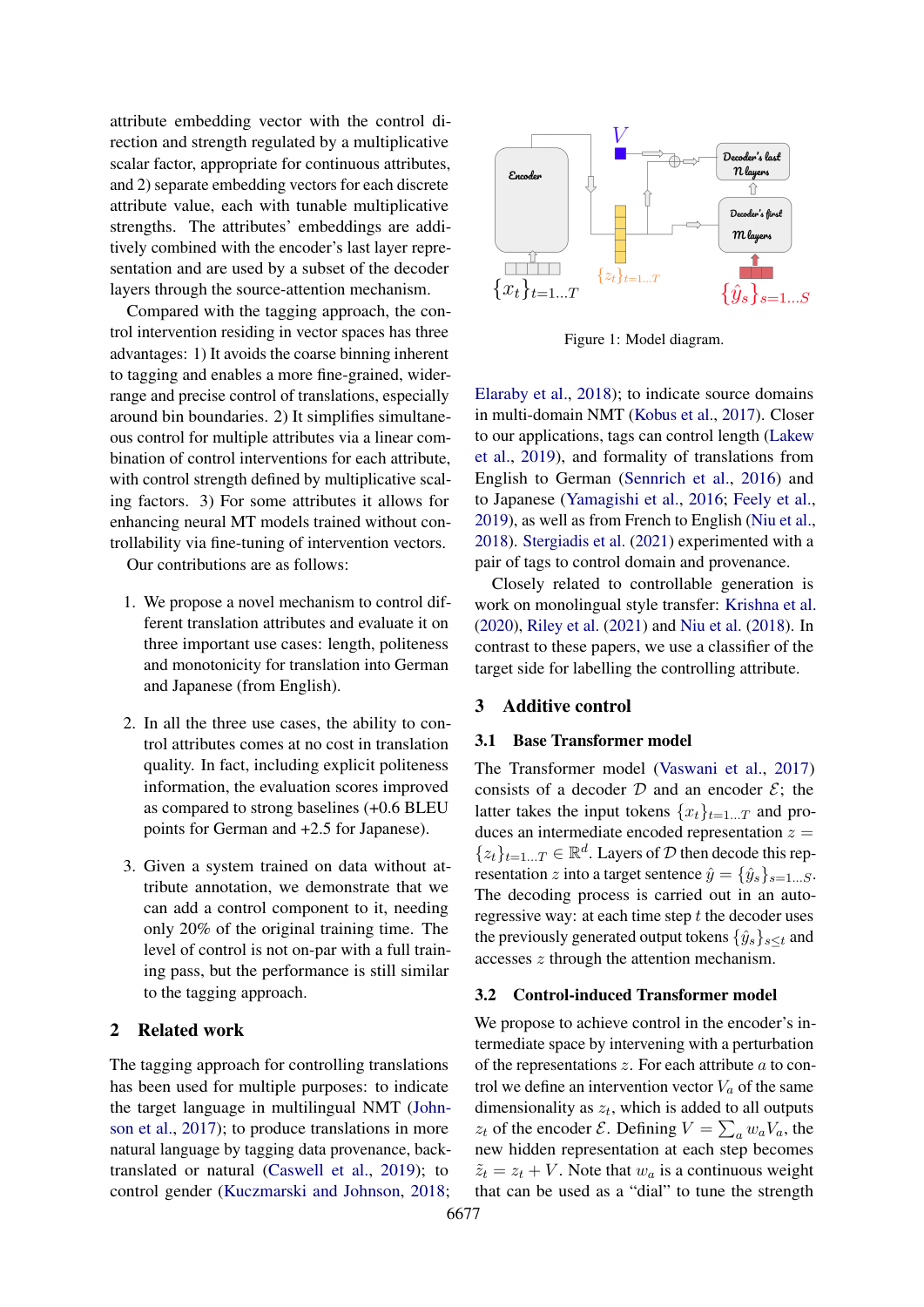of the intervention for each attribute. The additive approach is motivated by the following desiderata:

- 1. It is an approach with a clear algebraic structure that covers multiple attributes in an interpretable manner.
- 2. It ensures the existence of a neutral state and the possibility of only modifying a subset of attributes.
- 3. It is permutation invariant, i.e. we did not wish to have a dependence on the specification order of the attributes (cf. tagging approach).

At training time we need an annotation of the bilingual sentence pairs to train the representations  $V_a$ , but we do not require the full training data to be annotated. For unannotated training pairs we simply set the vector  $V$  to zero. This makes the approach specially attractive if the desired attribute is costly to annotate, be it because of the need of expensive human annotation, fuzzy definition of the attribute itself or an expensive classifier to run.

Similarly, at inference time if the user does not want to control attribute  $a, V_a$  can be set to 0, the "neutral" vector. Setting the full intervention  $V = 0$ , which we denote the "neutral mode", we recover the behaviour of the initial underlying model, guaranteeing a fall-back to baseline performance (assumed to be of acceptable quality).

We also experimented an architecture in which V was prefixed to the the embeddings corresponding to the input sequence  $\{x_t\}_{t=1...T}$  instead of being added to the encoder representation  $\{z_t\}_{t=1...T}$ , which more closely resembles the tagging architecture. This approach however resulted in models with a degraded translation quality for the continuous attributes, and thus we focus the discussion on the additive approach.

#### 3.3 More efficient realization

We additionally considered a modification of the approach described in the previous section where the shifts  $z_t + V$  are only accessible by the last N layers of the decoder, see Figure [1.](#page-1-0) For example, the first decoder layers have access to the standard, non-modified,  $z_t$  encoder representation through the attention mechanism, while the last layers access the modified  $\tilde{z}_t$ . This modification allows for faster training and small footprint finetuning, as the weights of the first decoder layers are kept fixed. From a model interpretability point

of view, we can use this modification to understand which layers process a specific syntactic / semantic attribute, as an attributes-informed version of layer probing used to analyze Transformer encoder-only models [\(Tenney et al.,](#page-9-16) [2019\)](#page-9-16).

#### 3.4 Attribute representation

In this work we considered three different attributes for control, but the approach can naturally be generalized to other attributes.

Length (L) For length control the confounding factor is that longer inputs would generate longer translations. Thus, instead of aiming to control the output length directly, we control the ratio  $r$  between the output and input lengths, both computed after tokenization and subword splitting. For this attribute the weight  $w_l$  corresponds to the ratio  $r$ , and the system learns the length control embedding  $V_l$ .

Politeness (P) Although politeness is an inherently discrete attribute, we also introduce a continuous feature representation ( $P_d$  vs.  $P_c$ ). The discrete feature uses a separate embedding for each politeness level *i*, i.e. we train a different  $V_{p_i}$  vector for each politeness level. For the continuous feature we fix the weights  $w_{p_i}$  of the different levels, and the system trains a single politeness embedding vector  $V_p$ .

**Monotonicity**  $(M_{0.1})$  We understand monotonicity as the closeness of the word order in the target sentence to the word order in the source sentence. We formally define monotonicity as the strength of the off-diagonal alignment deviations, inspired by the fast\_align model [\(Dyer et al.,](#page-9-17) [2013\)](#page-9-17). For a translated pair  $s = (s_{input}, s_{target})$ and an alignment  $\{(i, j)\}\$  between the token positions  $i \in \{1, \dots, n\}$  of the input sentence  $s_{\text{input}}$ and  $j \in \{1, \dots, m\}$  of the target sentence  $s_{\text{target}}$ , we define the deviation strength:

<span id="page-2-0"></span>
$$
\delta(s) = \frac{1}{\#\{(i,j)\}} \sum_{\{(i,j)\}} \left| \frac{i}{n} - \frac{j}{m} \right|, \qquad (1)
$$

where  $\#\{(i,j)\}\$  denotes the cardinality of the alignment. In the completely monotonic case, having  $n = m$  and  $\{(i, j)\}\$ being a strictly increasing bijection,  $\delta(s)$  would be zero; in the general case, the lower  $\delta(s)$  is, the higher the monotonicity between the input and the translation. To annotate  $\delta(s)$  in the training data we used fast align, and this is fed into the system as the weight  $w_m$ .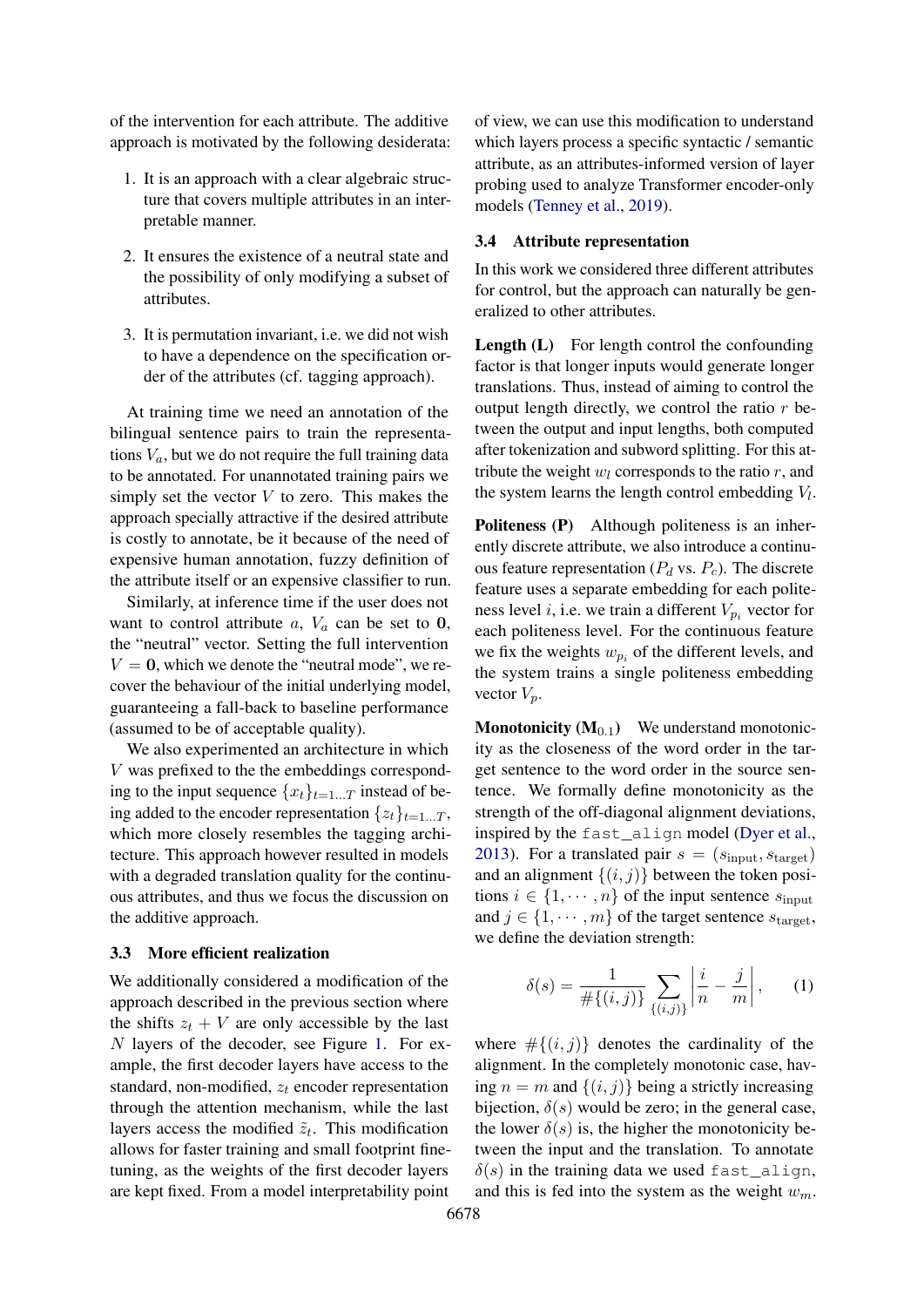However, if  $\delta(s)$  is small the resulting representation could potentially "collide" with the neutral state  $V_m = 0$ ; we therefore use the shifted representation  $w_m = \delta(s) + k$ ; we found that a small shift like  $k = 0.1$  works well to avoid a collision.

For all attributes, we looked for the minimum number of decoder layers that have access to the representation with interventions that would work for all three attributes and found that two layers was the smallest value (even for length, the simplest attribute, one layer was not enough).

# 4 Experiments

We evaluate our control approach on two language pairs (English-to-German and English-to-Japanese), and three different attributes (length, politeness and monotonicity of the generated translations). We verify the validity of the approach regarding the general translation quality and for each controlled attribute individually. We end this section with experiments on fine-tuning additive control models from pretrained baseline models that were trained without any attribute annotation. For reproducibility, we include setup details in [§A.4.](#page-10-0)

#### 4.1 Datasets and baselines

For  $EN \Rightarrow DE$  we trained on the WMT17 dataset, using newstest2016 as the development set and newstest2017 as the test set [\(Bojar et al.,](#page-9-18) [2017\)](#page-9-18). In order to test the behaviour on an out-of-domain setting, where the distribution of the controlled attribute may vary from the training data, we also evaluate our methods on a subset of OpenSubtitles. For  $EN \Rightarrow JA$  we trained and evaluated on JESC [\(Pryzant et al.,](#page-9-19) [2018\)](#page-9-19). All the reported results use SacreBLEU [\(Post,](#page-9-20) [2018\)](#page-9-20)<sup>[1](#page-3-0)</sup>.

#### 4.2 Model configuration and training

We reimplemented the standard Transformer architecture [\(Vaswani et al.,](#page-9-15) [2017\)](#page-9-15) in JAX [\(Brad](#page-9-21)[bury et al.,](#page-9-21) [2018\)](#page-9-21), using the neural network library Flax [\(Heek et al.,](#page-9-22) [2020\)](#page-9-22). All our models correspond to the Base Transformer configuration [\(Vaswani](#page-9-15) [et al.,](#page-9-15) [2017\)](#page-9-15).

For training our additive models we label the whole corpus with the corresponding attributes and use the standard cross-entropy loss. However, to encourage the additive model to learn to produce good translations in the Neutral mode, we randomly mask each attribute independently with a

<span id="page-3-2"></span>

| <b>Model</b>                          | Mode    | BLEU  |
|---------------------------------------|---------|-------|
| Base                                  |         | 27.11 |
| $Tag(L, P_d, M)$                      | Oracle  | 26.58 |
| $Tag(L, M, P_d)$                      | Oracle  | 27.32 |
| $\text{Tag}_{\text{mask}}(L, M, P_d)$ | Neutral | 26.92 |
| $\text{Tag}_{\text{mask}}(L, M, P_d)$ | Oracle  | 27.12 |
| $\text{Tag}_{\text{inv}}(L, M, P_d)$  | Neutral | 27.02 |
| $\text{Tag}_{\text{inv}}(L, M, P_d)$  | Oracle  | 26.98 |
| $Add(L, M_{0.1}, P_c)$                | Neutral | 26.92 |
| $Add(L, M_{0.1}, P_c)$                | Oracle  | 26.99 |
| $Add_2(L, M_{0.1}, P_c)$              | Neutral | 27.43 |
| $Add_2(L, M_{0.1}, P_c)$              | Oracle  | 27.76 |

Table 1: BLEU scores on WMT EN-DE. The difference between the best and worst tagging models, where only the tag order is changed, is statistically significant  $(pval < 10^{-10}).$ 

20% chance. We also trained an improved tagging baseline Tag<sub>mask</sub> where tags are masked at a  $20\%$ rate so that it approximates the Neutral mode of the additive model. As there was a 2.7% relative difference in  $BLEU^2$  $BLEU^2$  caused by the different order of tags we also trained a mode Tag<sub>ing</sub> where, *additionally* to being randomly masked, tags are also shuffled to achieve permutation invariance. For binning the continuous attributes of the tagging models we used five buckets for length and three for monotonicity.

## 4.3 Translation quality results

The main goal of the additive interventions is to achieve precise control of the desired attributes. As such, translation quality as measured by standard metrics may degrade if we keep the references fixed (e.g. generating a translation with an informal politeness level when the reference is polite). To this end we also analyse the effect of control-enabled models on general quality to ensure their performance is on par with the baseline models. We contrast the Neutral and the Oracle modes where the latter corresponds to a realistic scenario where the user knows what attribute value the output should have. A good control model is expected to take advantage of the Oracle information and improve its performance.

When presenting the results, the additive models are denoted by Add with the enabled attribute fea-

<span id="page-3-0"></span><sup>&</sup>lt;sup>1</sup>Configuration signatures in  $§A.3$ .

<span id="page-3-1"></span><sup>2</sup>Reported as (max-min)/mean of BLEU scores.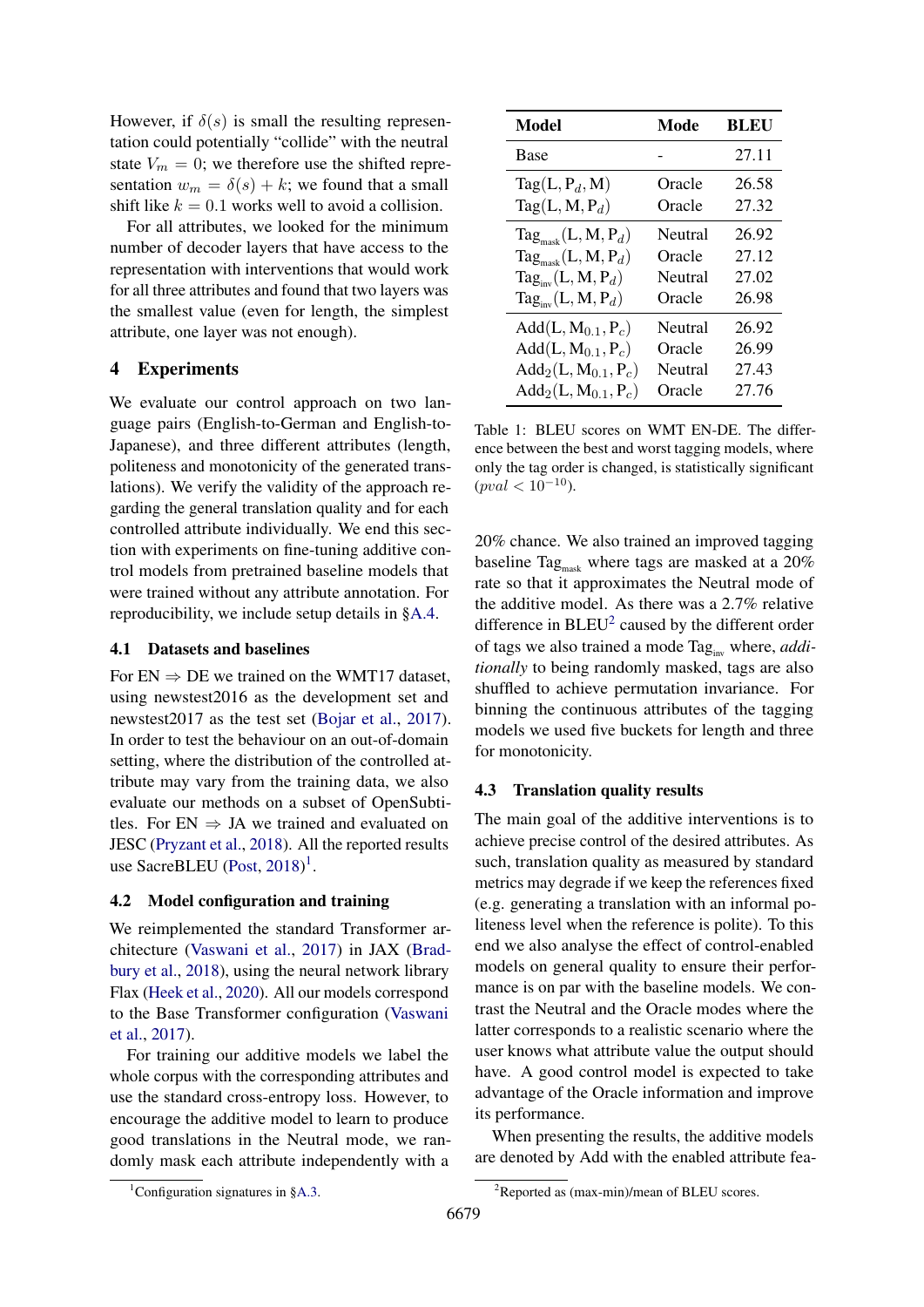<span id="page-4-0"></span>

| Model                                | <b>Method</b> | <b>BLEU</b> |
|--------------------------------------|---------------|-------------|
| Base                                 |               | 15.14       |
| $\text{Tag}_{\text{inv}}(L, M, P_d)$ | Neutral       | 15.02       |
| $\text{Tag}_{\text{inv}}(L, M, P_d)$ | Oracle        | 17.52       |
| $Add(L, M_{0.1}, P_{c.})$            | Neutral       | 14.64       |
| $Add(L, M_{0.1}, P_c)$               | Oracle        | 18.04       |
| $Add_2(L, M_{0.1}, P_c)$             | Neutral       | 14.92       |
| $Add_2(L, M_{0.1}, P_c)$             | Oracle        | 17.60       |

Table 2: BLEU scores on JESC EN-JA.

tures indicated between brackets; the subscript in  $Add_2$  means that the intervention was applied only on the last two decoder layers. Models using tags are denoted by Tag.

 $EN \Rightarrow DE$  (Table [1\)](#page-3-2): The performance of the additive model in the Neutral mode is very close to or even better than the Baseline and the Neutral variants of the tagging models. Thus, training a control-enabled model does not hurt translation performance even in the case where the attribute values are left unspecified.

For tagging, by ordering the tags differently, we get results between 26.58 and 27.32 points, which indicates that the tag order may require additional fine-tuning. (L, M, P) produced the best result while the permutation trick for alleviating order effect (i.e.  $Tag_{inv}$ ) helped but did not solve the problem completely. It is worth noting that using masking to support the Neutral mode works well both with continuous and tagging models.

 $EN \Rightarrow JA$  (Table [2\)](#page-4-0): The performance of the best additive model in Neutral mode suffers a reduction of 0.2 BLEU in comparison to the baseline, similar to the Tag<sub>inv</sub>(L,M,P<sub>d</sub>). Importantly, moving to the Oracle mode regains up to 2.9 BLEU over the baseline which is a better improvement than what the tagging model achieves in the same Oracle mode.

#### 4.4 Controlling length

We turn to evaluating length control and show that the continuous approach yields a more fine-grained and robust control than tagging.

For this analysis we compute the ratio  $r$  of the source sentence length with respect to the reference length, and ask the model to produce a longer or shorter translation by a multiplicative intervention, i.e. replacing r with  $r \times i_r$ . For example  $i_r =$ 

1.0 corresponds to asking the model to match the length of the references, while  $i_r = 0.9$  to make translations 10% shorter than the references. We can then measure the effectiveness of length control by regressing the length of translations over the length of references to obtain a realized length shift  $\Delta s$  as a function of  $i_r$ , where an ideal control would achieve  $\Delta s = i_r$ .

We plot results for the model  $Add(L,M_{0,1},P_c)$ in Figure [2a.](#page-5-0) To measure the degree of distributional robustness we also measured the realized shifts on a test set from OpenSubtitles as an out-of-distribution test set. As the models were trained on WMT17, on OpenSubtitles ideally one should obtain the same length control we achieved on WMT17 with the same  $\Delta s$  resulting from the same  $i_r$ .

We illustrate how the BLEU score changes with the value of intervention in Figure [2c,](#page-5-0) where the interventions show a graceful degradation of BLEU (about 2.3 BLEU points to accommodate a 10% length change). To make sure that the additive control reformulates sentences in a sensible way and not simply repeats or trims tokens and is not limited to simple word-level modifications, we considered a naive baseline, *rewriter*, that takes the translations from the neutral mode and rewrites them to the resulting desired length either by truncating or by repeating tokens cyclically from the beginning till reaching the desired length. We compare the BLEU scores of this rewriter with our proposed model in Figure [2d:](#page-5-0) for German the difference is positive for  $i_r$  in the wide range [0.75, 1.3] and for Japanese the range is even wider<sup>[3](#page-4-1)</sup>. We provide exemplars of changing the length for German and Japanese in [§A.13.](#page-12-0)

Comparison to tagging. For tagging we can shift length in incremental steps by shifting the tag bucket id (corresponding to the reference), e.g.  $id + x$  for  $x \in \{-4, \dots, +4\}$  and clipping it to stay in the range of available buckets. Here  $x = 0$  would correspond to the (length) Oracle mode. Note that tagging achieves a much smaller range of effective length control (Figure [2b\)](#page-5-0) than our continuous method and that  $\Delta s$  is not a monotonically increasing function of  $x$ . For the out-ofdistribution robustness we compared the realized shifts of tagging and the continuous method using the test sets of OpenSubtitles and WMT for Ger-

<span id="page-4-1"></span><sup>&</sup>lt;sup>3</sup>Out of the plotted range the model and the rewriter become equivalent.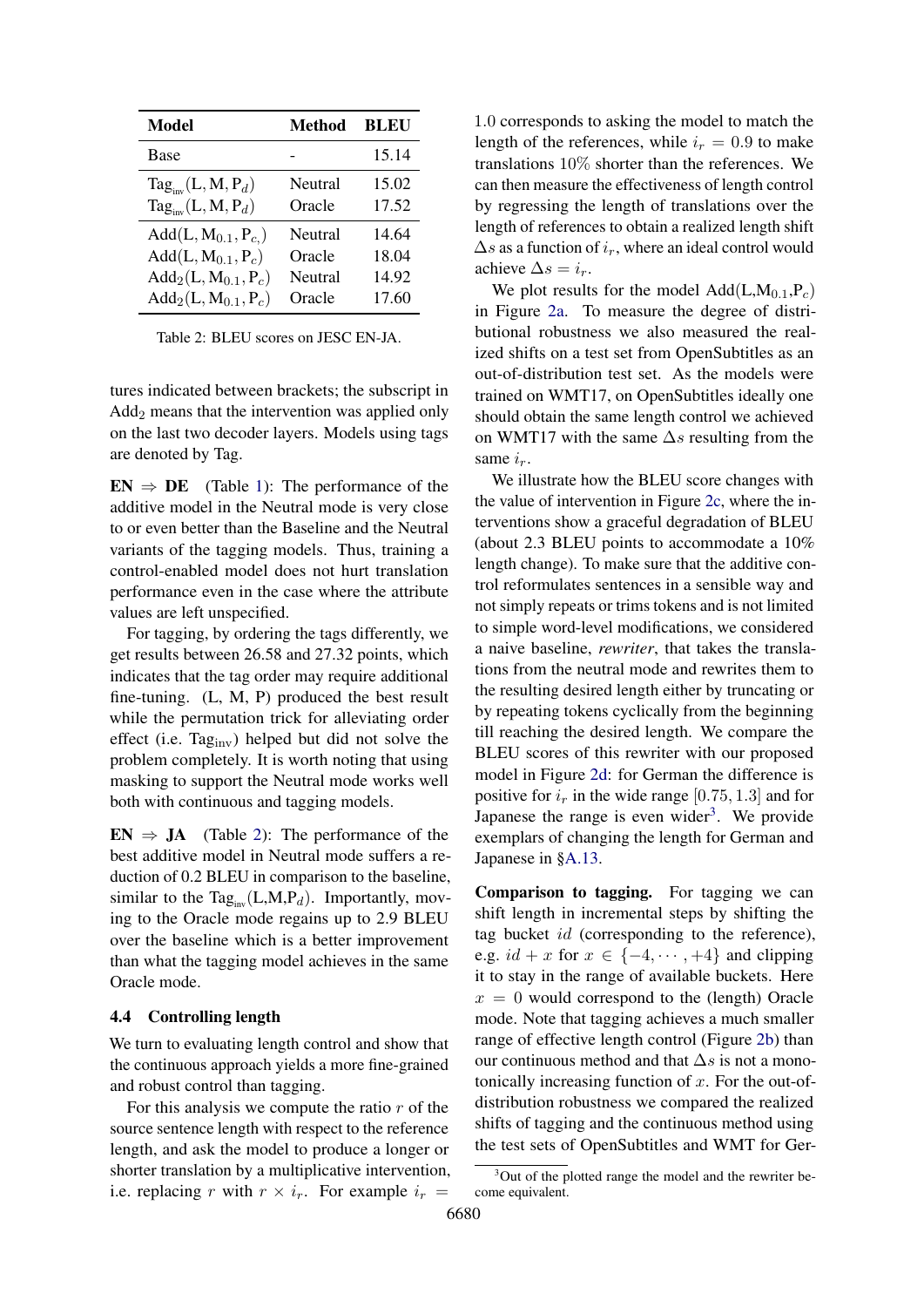<span id="page-5-0"></span>

(a) Length control: realized shifts by Add model.



(c) Length control: BLEU on WMT as a function of  $i_r$ .



(b) Length control: realized shifts by Tag model with confidence bands due to bucketing.



(d) Length control: BLEU comparison to the *rewriter* postprocessor for German (WMT) and Japanese (JESC).



(e) Length control: out-of-distribution comparison for German.



(f) Length control: comparison on test/dev set for Japanese.



(h) Increasing monotonicity: JESC.

Figure 2: Control Evaluation.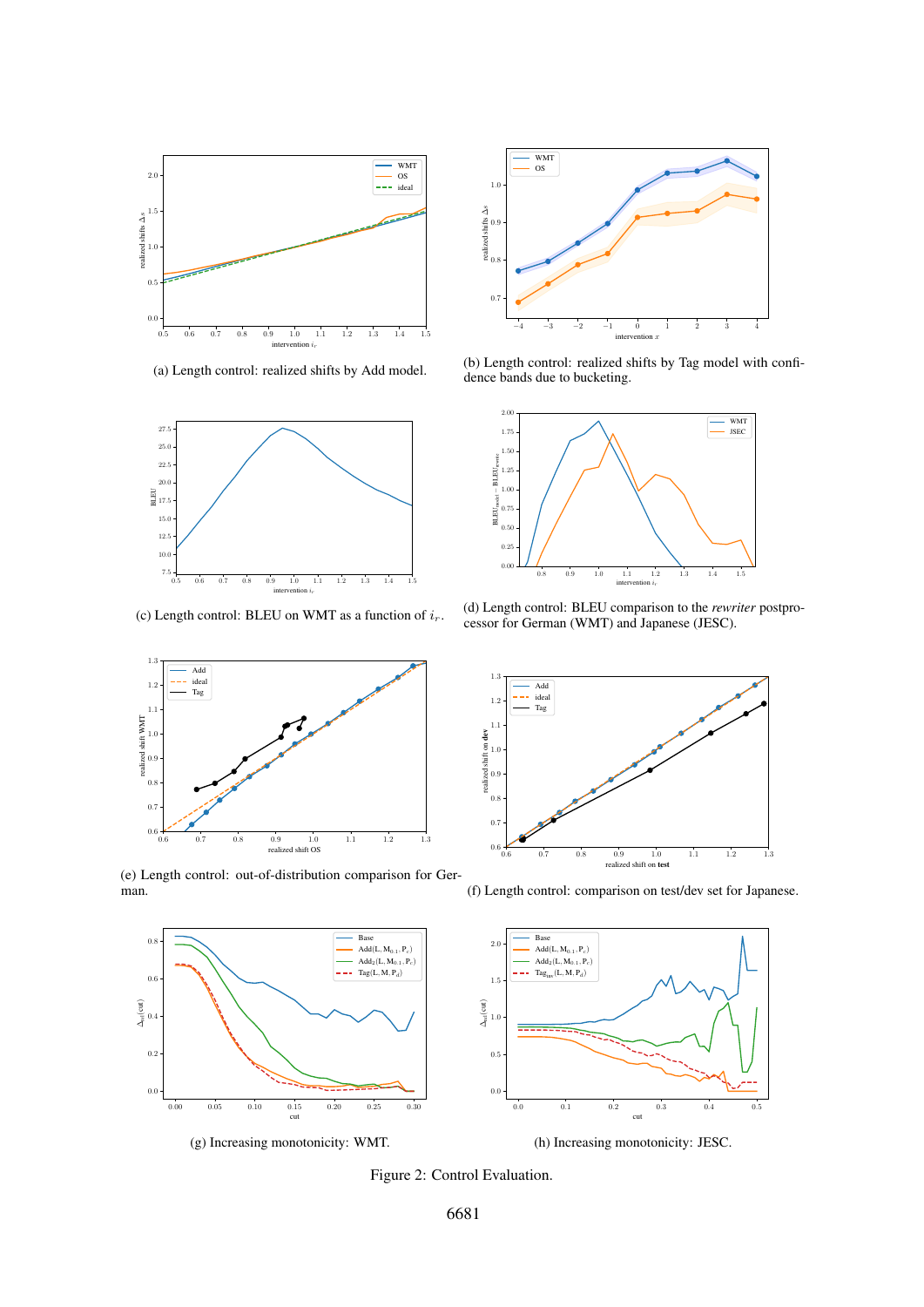man (Figure [2e\)](#page-5-0) and the test and dev set of JESC for Japanese<sup>[4](#page-6-0)</sup> (Figure [2f\)](#page-5-0). We see that the continuous method gives consistent, close to ideal, shifts for the same interventions, while tagging is affected by the distribution shift.

#### 4.5 Controlling politeness

We now focus on controlling translation politeness and formality for two languages that mark these registers: German with two formality levels and Japanese with a more developed hierarchy of speech registers.

 $EN \Rightarrow DE$  We annotated German politeness using the ParZu parser and the lexical rules from [\(Sen](#page-9-3)[nrich et al.,](#page-9-3) [2016\)](#page-9-3), which mostly look at the German 2nd person pronouns 'Sie' (polite 'you') and 'du' (informal 'you') and the corresponding verbs. Because WMT contains a very small amount of the *informal* class, for evaluation purposes we used the test set for OpenSubtitles<sup>[5](#page-6-1)</sup>. We introduced a third annotation level, *unknown*, as a sink for the examples that the rule-based classifier assigns neither to *polite* nor to *informal*; during translation we found that introducing and enforcing the *unknown* mode results in a frequent switch to the indefinite German pronoun "man" that corresponds to impersonal speech. For example, the English sentence "What would you like to eat?", would be translated into the *unknown* politeness as "Was will man essen?" ("What would one like to eat?").

We found that politeness for the additive models can be controlled with similar results using either discrete  $P_d$  or continuous  $P_c$ . As  $P_c$  relies on a lower 1-dimensional latent representations, we focus on reporting results for the  $P_c$  representation. For the multipliers  $w_{p_i}$  we used values {0.5, 1.0, 1.5} for *unknown*, *polite* and *informal* respectively. We did not aim to tune these multipliers (e.g. by treating them as hyper-parameters or model parameters), because our goal was to show that as long as there is some separation between the values the model can learn to generate different formalities, irrespective of a formality ranking order (e.g. having *unknown* in between *polite* and *informal*).

To evaluate the quality of politeness control, as in previous works [\(Sennrich et al.](#page-9-3) [\(2016\)](#page-9-3), [Feely](#page-9-10) [et al.](#page-9-10) [\(2019\)](#page-9-10)), we measure BLEU improvements on different splits of the OpenSubtitles test set (Ta-

<span id="page-6-2"></span>

| Model                                 | Mode     | all   | unknown | polite | informal |
|---------------------------------------|----------|-------|---------|--------|----------|
| Base                                  |          | 19.32 | 20.75   | 20.59  | 13.31    |
| $Tag(L, M, P_d)$                      | Oracle   | 21.99 | 22.05   | 24.94  | 20.47    |
| $Tag(L, P_d, M)$                      | Oracle   | 21.17 | 21.14   | 23.66  | 20.21    |
| $\text{Tag}_{\text{mask}}(L, M, P_d)$ | Neutral  | 19.66 | 21.05   | 21.01  | 13.78    |
| $Tag_{\text{most}}(L, M, P_d)$        | Oracle   | 21.50 | 21.67   | 23.29  | 20.09    |
| $Tag_{im}(L, M, P_d)$                 | Neutral  | 19.41 | 20.77   | 21.21  | 13.47    |
| $Tag_{inv}(L, M, P_d)$                | Oracle   | 21.38 | 21.42   | 23.35  | 20.33    |
| $Add(L, M_{0.1}, P_c)$                | Neutral  | 19.99 | 21.82   | 22.41  | 12.33    |
| $Add(L, M_{0.1}, P_c)$                | Oracle   | 21.55 | 21.95   | 24.13  | 18.93    |
| $Add(L, M_{0.1}, P_c)$                | $L$ -Fin | 21.97 | 22.33   | 24.73  | 19.39    |
| $Add_2(L, M_{0.1}, P_c)$              | Neutral  | 20.33 | 21.98   | 23.72  | 12.83    |
| $Add_2(L, M_{0.1}, P_c)$              | Oracle   | 21.70 | 22.05   | 24.26  | 19.32    |
| $Add_2(L, M_{0.1}, P_c)$              | $L$ -Fin | 22.32 | 22.6    | 24.55  | 20.15    |

Table 3: BLEU scores of a WMT-trained model on OS by politeness split. Sizes: all: 4566, *unknown*: 3617, *polite*: 276, *informal*: 673.

ble [3\)](#page-6-2). Note that in all the additive models the Oracle mode leads to substantial improvements, especially on the informal split of the test data. Moreover, one can further improve the results by tuning a small length intervention (denoted by L-Fin) on top of the length oracle<sup>[6](#page-6-3)</sup>, which is probably effective because evaluation here happens out-ofdistribution. In the supplementary materials (Table [9\)](#page-11-0) we report the results of applying the politeness classifier on the generated translations. In the first exemplar in Table [5](#page-7-0) we give an example of changing the politeness level in German to match the reference. For Japanese we include exemplars in the supplementary material in Table [15.](#page-17-0)

For Japanese politeness and formality levels we re-implemented the rules of [\(Feely et al.,](#page-9-10) [2019\)](#page-9-10) introducing a fourth category *unknown* in addition to the original three classes *informal*, *formal* and *polite* ([§A.9\)](#page-11-1). To first approximation, the *polite* level is characterized by specific verb endings, e.g. で す or ます, while the *formal* one is characterized by honorific expressions, e.g. ございます. The multipliers we used can be found in the supplementary materials (Table [10\)](#page-11-2). We see that controlling politeness improves BLEU scores on every split when the rule-based feature is supplied (Table [4\)](#page-7-1).

#### 4.6 Controlling monotonicity

In this task we simulate a use case where we need the NMT system to produce translations of increasing monotonicity, having in mind applications like interpreting or lecture translation. Here the intervention consists in supplying to the model a desired value  $\delta$  for the  $\delta(s)$  of Equation [1.](#page-2-0)

<span id="page-6-0"></span><sup>&</sup>lt;sup>4</sup>Some tags lead to the same shift, so we get  $< 9$  points.

<span id="page-6-1"></span><sup>&</sup>lt;sup>5</sup>The dataset was also considered by [Sennrich et al.](#page-9-3) [\(2016\)](#page-9-3).

<span id="page-6-3"></span> $^{6}i_r \in [0.9, 1.1]$  tuned on the dev set.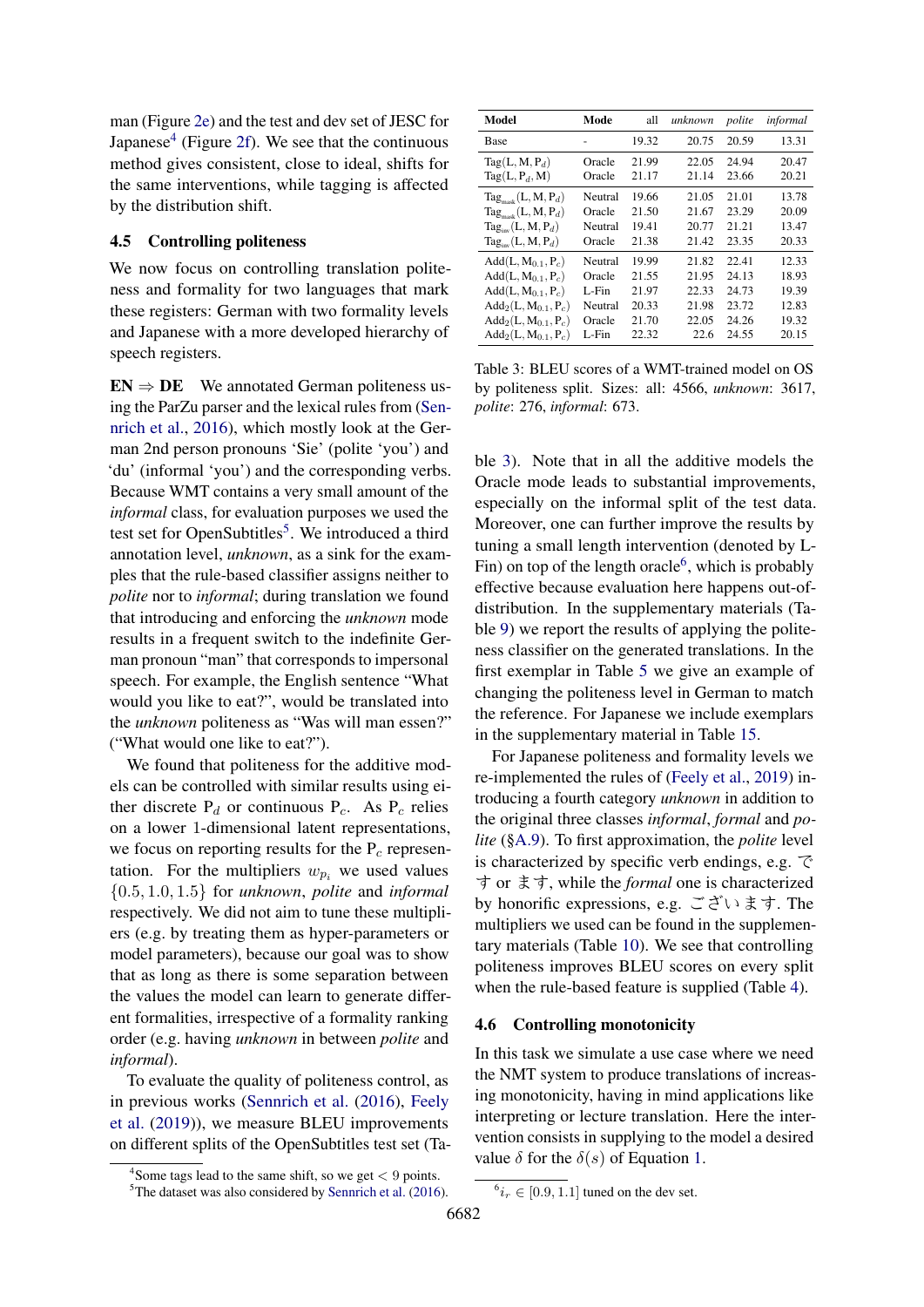<span id="page-7-3"></span>

Figure 3: Comparison of the translation monotonicity to references for translation into German (WMT) and Japanese (JESC).

<span id="page-7-1"></span>

| Model                                                  | Method            | unknown        | informal       | polite         | formal         |
|--------------------------------------------------------|-------------------|----------------|----------------|----------------|----------------|
| Base                                                   | ٠                 | 14.60          | 14.92          | 15.61          | 21.95          |
| $Tag_{\text{max}}(L, M, P_d)$<br>$Tag_{im}(L, M, P_d)$ | Neutral<br>Oracle | 14.51<br>14.42 | 15.66<br>19.63 | 15.06<br>20.03 | 27.87<br>52.85 |
|                                                        |                   |                | 14 25          | 17 24          |                |
| $Add(L, M_{0.1}, P_c)$<br>$Add(L, M_{0.1}, P_c)$       | Neutral<br>Oracle | 15.16<br>15.60 | 19.32          | 20.28          | 38.31<br>53.28 |
| $Add_2(L, M_{0.1}, P_c)$<br>$Add_2(L, M_{0.1}, P_c)$   | Neutral<br>Oracle | 16.11<br>16.31 | 15.42<br>1779  | 15.73<br>18.97 | 20.44<br>45.15 |

<span id="page-7-0"></span>input You're good, aren't you?<br>
Pir geht's gut. nicht? reference Dir geht's gut, nicht?<br>
Nie sind out sind Sie Sie sind gut, sind Sie nicht gut?<br>Du bist gut, bist du nicht? match reference politeness input It was a first for the 58-year-old.<br>Funder 58-Jährigen war es eine Für den 58-Jährigen war es eine Premiere. make more monotone Es war ein erster für den 58-Jährigen.<br>
Ein den 58-Jährigen war dies eine ers Für den 58-Jährigen war dies eine erste.

Table 4: BLEU scores on JESC by politeness split. Sizes: *unknown*: 1176, *informal*: 308, *polite*: 508, *formal*: 8.

Non-monotonicity measure. We introduce as a measure of non-monotonicity for a set of translations pairs S

$$
\Delta(S) = \sum_{s \in S} \text{len}(s_{\text{target}}) \times \delta(s),
$$

which intuitively measures by how many positions the translation deviates from the input sentence<sup>[7](#page-7-2)</sup>. To measure the fraction of translations surpassing the references in terms of token displacements we introduce the relative non-monotonicity

$$
\Delta_{\text{rel}}(\text{cut}) = \frac{\Delta(\{s' = (s_{\text{in}}, s_{\text{out}}) : \delta(s') \ge \text{cut}\})}{\Delta(\{s = (s_{\text{in}}, s_{\text{ref}}) : \delta(s) \ge \text{cut}\})},
$$

which allows us to take a "snapshot" at different thresholds for cut, comparing generated outputs with references.

To make this more clear we report the nonmonotonicity measure for the Base model, starting with German. Looking at Figure [3a,](#page-7-3) it becomes clear that the Base translating to German produces translations that are more monotone than the references and that  $\Delta_{rel}(cut)$  decreases with cut.

Table 5: Controlling politeness and monotonicity in German translations.

For comparison, we have also plotted the ratios  $\Delta(\text{cut})/\Delta(0)$  for the references to highlight how cut affects the distribution of len( $s_{\text{target}}$ )  $\times \delta(s)$ for the references; intuitively for German lots of "mass" for the references is concentrated at low values of  $\delta(s)$ . We report the same for the Base model translating into Japanese in Figure [3b.](#page-7-3) Here the situation is different – while as before the Base produces translations that are more monotone than the references, the rate of drop is slower than for German and then the trend reverses at about  $cut = 0.2$ where  $\Delta(\text{cut})/\Delta(0) = 53\%$ . Japanese references also put more mass on higher values of cut than the German ones; this should not be surprising, as English and German languages are SVOs while Japanese is SOV, so more re-ordering are necessary to translate into the latter.

Evaluation of control with respect to mono-tonicity. In Figure [2g](#page-5-0) we compare a few  $EN \Rightarrow$ DE control-enabled models on the task of monotonicity control of translations. All the models produce more monotone translations compared to the baseline and there is no significant difference between tagging and additive control. However the model Add<sup>2</sup> has a smaller effect than the model

<span id="page-7-2"></span> ${}^{7}$ A detailed derivation is in [A.10.](#page-11-3)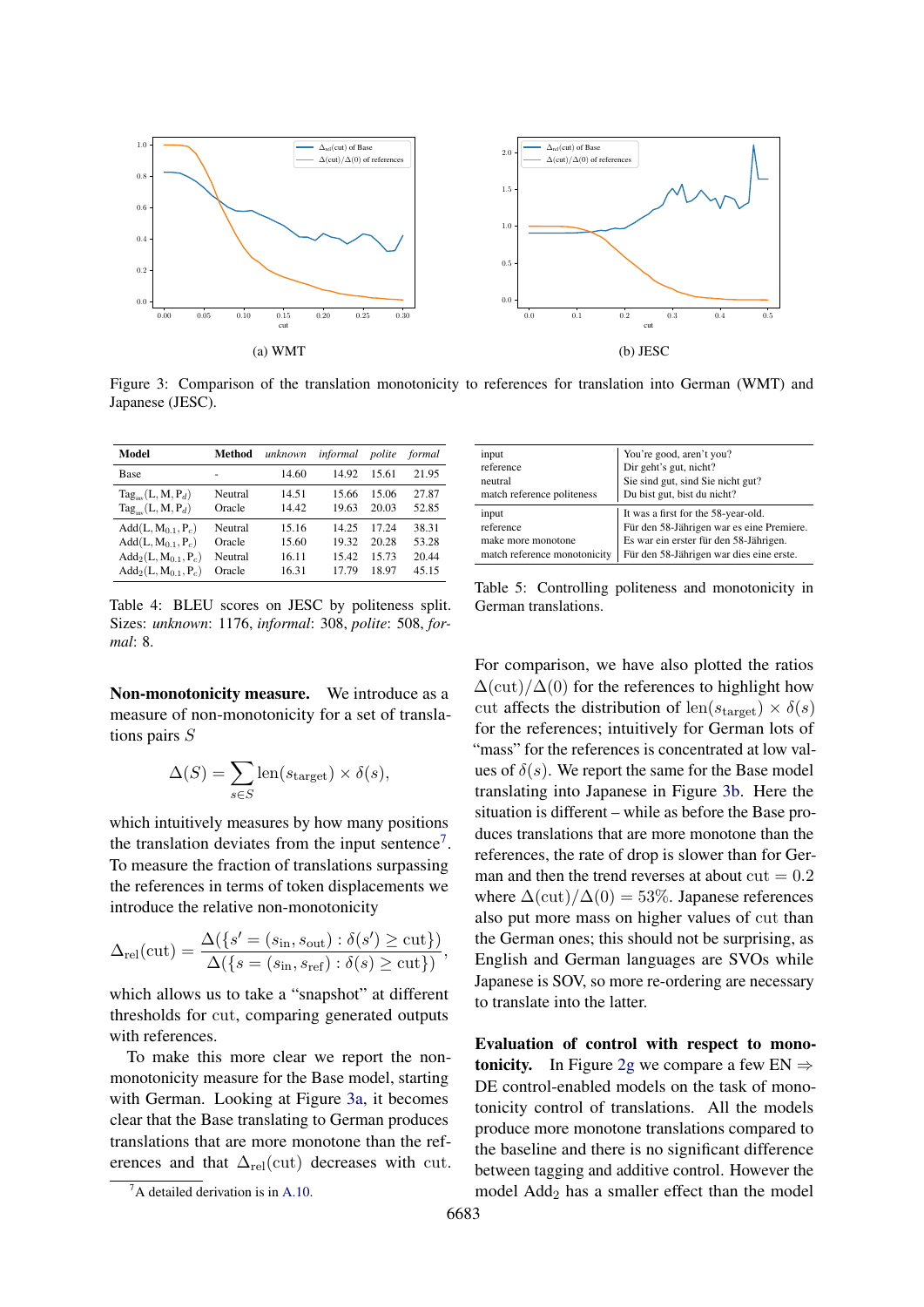<span id="page-8-0"></span>

Figure 4: Fine-tuning length control.

Add in improving monotonicity, probably indicating that monotonicity is a harder attribute benefiting from the interplay between more layers. A similar conclusion holds for Japanese (Figure [2h\)](#page-5-0). Here it might be interesting to note that Base, for large values of cut, produces translations that are less monotone than the references and that even the simpler  $\text{Add}_2$  helps to reduce this effect. In the second exemplar in Table [5](#page-7-0) we give an example of increasing the monotonicity compared to the reference and of matching the reference's alignment score. For Japanese we supply examples in [§A.13.](#page-12-0) In terms of *decreasing* monotonicity we found that the continuous approach is more fine-grained; more details are given in [§A.11.](#page-12-1)

# 4.7 Learning to control attributes with fine-tuning

Obtaining controllable models with fine-tuning a baseline model is important to reduce costs of developing attribute-specific models and reduce memory, ideally allowing to override a (small) subset of parameters of the main model already in memory.

We focused on the direction  $EN \Rightarrow DE$  starting from the checkpoint of the Base model and we were able to learn politeness and length control, while monotonicity proved to be a harder attribute to bootstrap from the baseline model. Simultaneously we aimed at learning joint attribute control with a minimal number of parameters – learning just the attribute embedding(s) and either fine-tuning the last two layers of the decoder or resetting them to a random initialization, both affecting about 13.9% of the original model parameters.

In Figure [4](#page-8-0) we report results at two time points during the training: the first was chosen when we saw an early indication of achieving control and the second when the control results had stabilized. Here  $\Delta s$  is an increasing function of  $i_r$  even though not close to the ideal  $\Delta s = i_r$  as for the Add model; for the model with (without) resetting at about 15% (20%) of the original training time one can increase length by about 17% (5%), and one can decrease length by about 15% (10%). Regarding politeness, for the first time point the gains on OpenSubtitles between the Neutral and the Oracle mode are already relatively close to those obtained with training from scratch ([§A.12\)](#page-12-2). Overall, BLEU scores remain close to those of the model trained from scratch (e.g. on WMT 26.78 in Neutral mode for the model without resetting).

#### 5 Conclusions

We propose a novel approach for controlling NMT system with respect to multiple attributes. This approach has several advantages: first, it uses *interpretable* additive interventions, where each attribute has a "control" subspace in latent space; second, it allows to control any subset of attributes while still generating good quality translations in the absence of any attribute intervention; third, it results in a more fine-grained and robust control of continuous attributes compared to the common tagging approach without the necessity of committing to a choice of buckets for continuous features; finally, it allows for a more efficient fine-tuning procedure where attribute control can be introduced by affecting a smaller subset of the original model parameters. We show-cased the flexibility of the approach by controlling length, politeness and monotonicity of generated translations from English into German and Japanese. Future directions of work include: 1) learning latent attribute embeddings in an unsupervised way, 2) application to other attributes like translation domain or target language in multi-lingual systems, 3) optimizing the finetuning to affect even less model parameters, 4) an investigation of which attributes are "easier" and "harder" to learn.

## Acknowledgements

We would like to thank Anja Austermann from the Google Translate team for discussions about Japanese politeness registers and their classification.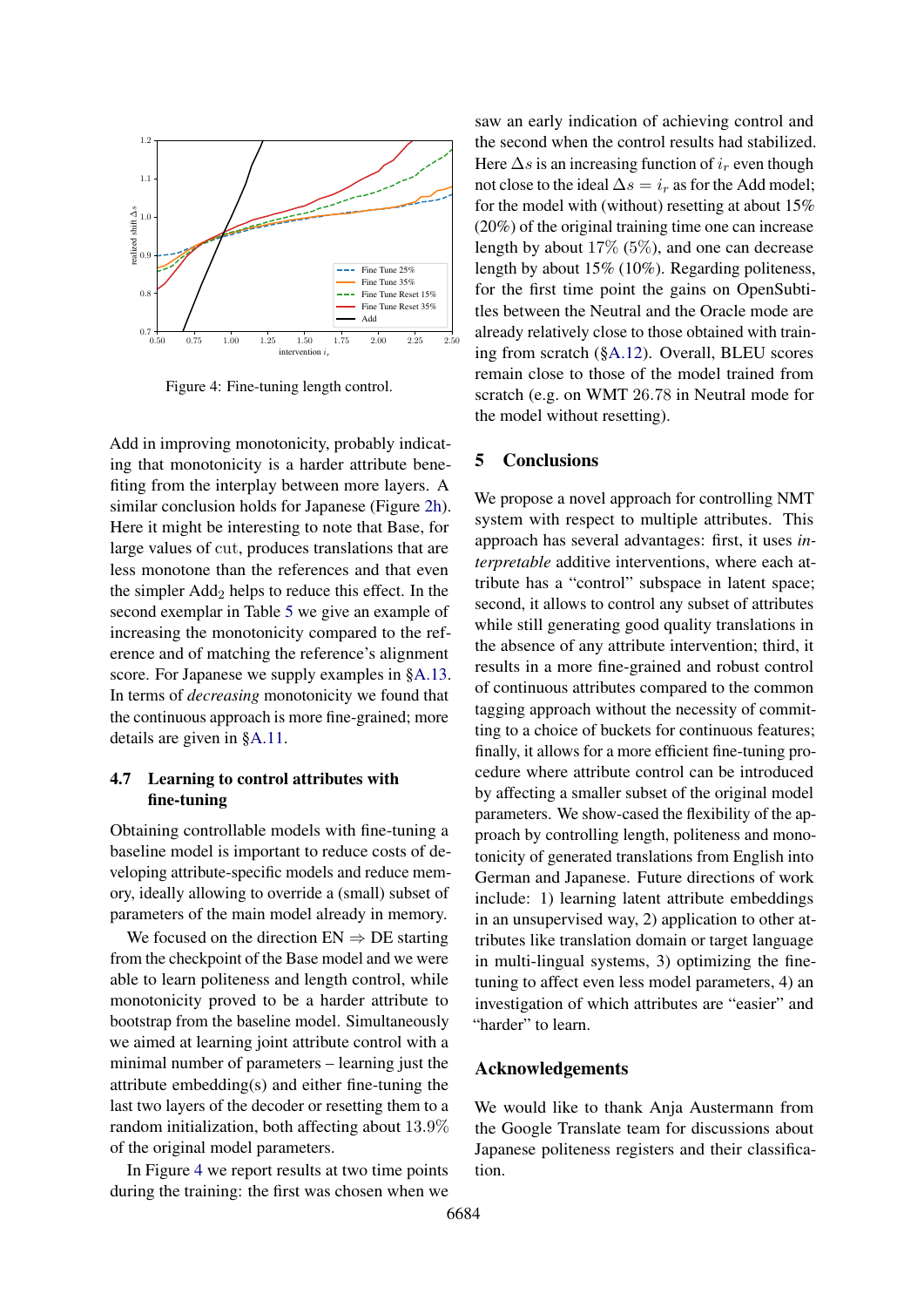### References

- <span id="page-9-18"></span>Ondřej Bojar, Rajen Chatterjee, Christian Federmann, Yvette Graham, Barry Haddow, Shujian Huang, Matthias Huck, Philipp Koehn, Qun Liu, Varvara Logacheva, Christof Monz, Matteo Negri, Matt Post, Raphael Rubino, Lucia Specia, and Marco Turchi. 2017. [Findings of the 2017 conference on machine](http://www.aclweb.org/anthology/W17-4717) [translation \(WMT17\).](http://www.aclweb.org/anthology/W17-4717) In *WMT*.
- <span id="page-9-21"></span>James Bradbury, Roy Frostig, Peter Hawkins, Matthew James Johnson, Chris Leary, Dougal Maclaurin, George Necula, Adam Paszke, Jake VanderPlas, Skye Wanderman-Milne, and Qiao Zhang. 2018. [JAX: composable transformations of](http://github.com/google/jax) [Python+NumPy programs.](http://github.com/google/jax) GitHub.
- <span id="page-9-6"></span>Isaac Caswell, Ciprian Chelba, and David Grangier. 2019. [Tagged back-translation.](http://arxiv.org/abs/1906.06442) In *WMT*.
- <span id="page-9-17"></span>Chris Dyer, Victor Chahuneau, and Noah A. Smith. 2013. [A simple, fast, and effective reparameteriza](https://www.aclweb.org/anthology/N13-1073)[tion of IBM model 2.](https://www.aclweb.org/anthology/N13-1073) In *NAACL*.
- <span id="page-9-8"></span>Mostafa Elaraby, Ahmed Y. Tawfik, Mahmoud Khaled, Hany Hassan, and Aly Osama. 2018. [Gender aware](https://doi.org/10.1109/ICNLSP.2018.8374387) [spoken language translation applied to english](https://doi.org/10.1109/ICNLSP.2018.8374387)[arabic.](https://doi.org/10.1109/ICNLSP.2018.8374387) In *ICNLSP*.
- <span id="page-9-10"></span>Weston Feely, Eva Hasler, and Adrià de Gispert. 2019. [Controlling Japanese honorifics in English-to-](https://doi.org/10.18653/v1/D19-5203)[Japanese neural machine translation.](https://doi.org/10.18653/v1/D19-5203) In *ACL WAT*.
- <span id="page-9-22"></span>Jonathan Heek, Anselm Levskaya, Avital Oliver, Marvin Ritter, Bertrand Rondepierre, Andreas Steiner, and Marc van Zee. 2020. [Flax: A neural network](http://github.com/google/flax) [library and ecosystem for JAX.](http://github.com/google/flax) GitHub.
- <span id="page-9-1"></span>Alon Jacovi, Ana Marasović, Tim Miller, and Yoav Goldberg. 2021. [Formalizing trust in artificial intel](http://arxiv.org/abs/2010.07487)[ligence: Prerequisites, causes and goals of human](http://arxiv.org/abs/2010.07487) [trust in AI.](http://arxiv.org/abs/2010.07487) In *FAT*.
- <span id="page-9-4"></span>Melvin Johnson, Mike Schuster, Quoc V. Le, Maxim Krikun, Yonghui Wu, Zhifeng Chen, Nikhil Thorat, Fernanda Viégas, Martin Wattenberg, Greg Corrado, Macduff Hughes, and Jeffrey Dean. 2017. [Google's](https://doi.org/10.1162/tacl_a_00065) [multilingual neural machine translation system: En](https://doi.org/10.1162/tacl_a_00065)[abling zero-shot translation.](https://doi.org/10.1162/tacl_a_00065) *TACL*, 5:339–351.
- <span id="page-9-2"></span>Catherine Kobus, Josep Crego, and Jean Senellart. 2017. [Domain control for neural machine transla](http://arxiv.org/abs/1612.06140)[tion.](http://arxiv.org/abs/1612.06140) In *RANLP*.
- <span id="page-9-13"></span>Kalpesh Krishna, John Wieting, and Mohit Iyyer. 2020. [Reformulating unsupervised style transfer as para](http://arxiv.org/abs/2010.05700)[phrase generation.](http://arxiv.org/abs/2010.05700) In *EMNLP*.
- <span id="page-9-7"></span>James Kuczmarski and Melvin Johnson. 2018. [Gender](https://www.tdcommons.org/dpubs_series/1577)[aware natural language translation.](https://www.tdcommons.org/dpubs_series/1577) Technical report, Technical Disclosure Commons.
- <span id="page-9-23"></span>Taku Kudo. 2018. [Subword regularization: Improving](https://doi.org/10.18653/v1/P18-1007) [neural network translation models with multiple sub](https://doi.org/10.18653/v1/P18-1007)[word candidates.](https://doi.org/10.18653/v1/P18-1007) In *ACL*.
- <span id="page-9-24"></span>Taku Kudo and John Richardson. 2018. [Sentencepiece:](http://arxiv.org/abs/1808.06226) [A simple and language independent subword tok](http://arxiv.org/abs/1808.06226)[enizer and detokenizer for neural text processing.](http://arxiv.org/abs/1808.06226) In *EMNLP*.
- <span id="page-9-5"></span>Surafel Melaku Lakew, Mattia Di Gangi, and Marcello Federico. 2019. [Controlling the output length of](http://arxiv.org/abs/1910.10408) [neural machine translation.](http://arxiv.org/abs/1910.10408) In *IWSLT*.
- <span id="page-9-11"></span>Xing Niu, Sudha Rao, and Marine Carpuat. 2018. [Multi-task neural models for translating between](https://www.aclweb.org/anthology/C18-1086) [styles within and across languages.](https://www.aclweb.org/anthology/C18-1086) In *COLING*.
- <span id="page-9-20"></span>Matt Post. 2018. [A call for clarity in reporting BLEU](https://www.aclweb.org/anthology/W18-6319) [scores.](https://www.aclweb.org/anthology/W18-6319) In *WMT*.
- <span id="page-9-0"></span>Shrimai Prabhumoye, Brendon Boldt, Ruslan Salakhutdinov, and Alan W Black. 2021. [Case study: Deon](http://arxiv.org/abs/2010.04658)[tological ethics in NLP.](http://arxiv.org/abs/2010.04658) In *NAACL*.
- <span id="page-9-19"></span>Reid Pryzant, Youngjoo Chung, Dan Jurafsky, and Denny Britz. 2018. [JESC: Japanese-English subti](https://www.aclweb.org/anthology/L18-1182)[tle corpus.](https://www.aclweb.org/anthology/L18-1182) In *LREC*.
- <span id="page-9-14"></span>Parker Riley, Noah Constant, Mandy Guo, Girish Kumar, David Uthus, and Zarana Parekh. 2021. [TextSETTR: Label-free text style extraction and tun](http://arxiv.org/abs/2010.03802)[able targeted restyling.](http://arxiv.org/abs/2010.03802) In *ACL*.
- <span id="page-9-3"></span>Rico Sennrich, Barry Haddow, and Alexandra Birch. 2016. [Controlling politeness in neural machine](https://doi.org/10.18653/v1/N16-1005) [translation via side constraints.](https://doi.org/10.18653/v1/N16-1005) In *NAACL*.
- <span id="page-9-25"></span>Noam Shazeer, Youlong Cheng, Niki Parmar, Dustin Tran, Ashish Vaswani, Penporn Koanantakool, Peter Hawkins, HyoukJoong Lee, et al. 2018. Meshtensorflow: Deep learning for supercomputers. In *NIPS*.
- <span id="page-9-12"></span>Emmanouil Stergiadis, Satendra Kumar, Fedor Kovalev, and Pavel Levin. 2021. [Multi-domain adap](https://arxiv.org/abs/2102.10160)[tation in neural machine translation through multidi](https://arxiv.org/abs/2102.10160)[mensional tagging.](https://arxiv.org/abs/2102.10160) *CoRR*, abs/2102.10160.
- <span id="page-9-16"></span>Ian Tenney, Dipanjan Das, and Ellie Pavlick. 2019. [BERT rediscovers the classical NLP pipeline.](http://arxiv.org/abs/1905.05950) In *ACL*.
- <span id="page-9-15"></span>Ashish Vaswani, Noam Shazeer, Niki Parmar, Jakob Uszkoreit, Llion Jones, Aidan N Gomez, Ł ukasz Kaiser, and Illia Polosukhin. 2017. [Attention is all](https://proceedings.neurips.cc/paper/2017/file/3f5ee243547dee91fbd053c1c4a845aa-Paper.pdf) [you need.](https://proceedings.neurips.cc/paper/2017/file/3f5ee243547dee91fbd053c1c4a845aa-Paper.pdf) In *NIPS*.
- <span id="page-9-9"></span>Hayahide Yamagishi, Shin Kanouchi, Takayuki Sato, and Mamoru Komachi. 2016. [Controlling the voice](https://www.aclweb.org/anthology/W16-4620) [of a sentence in Japanese-to-English neural machine](https://www.aclweb.org/anthology/W16-4620) [translation.](https://www.aclweb.org/anthology/W16-4620) In *COLING WAT*.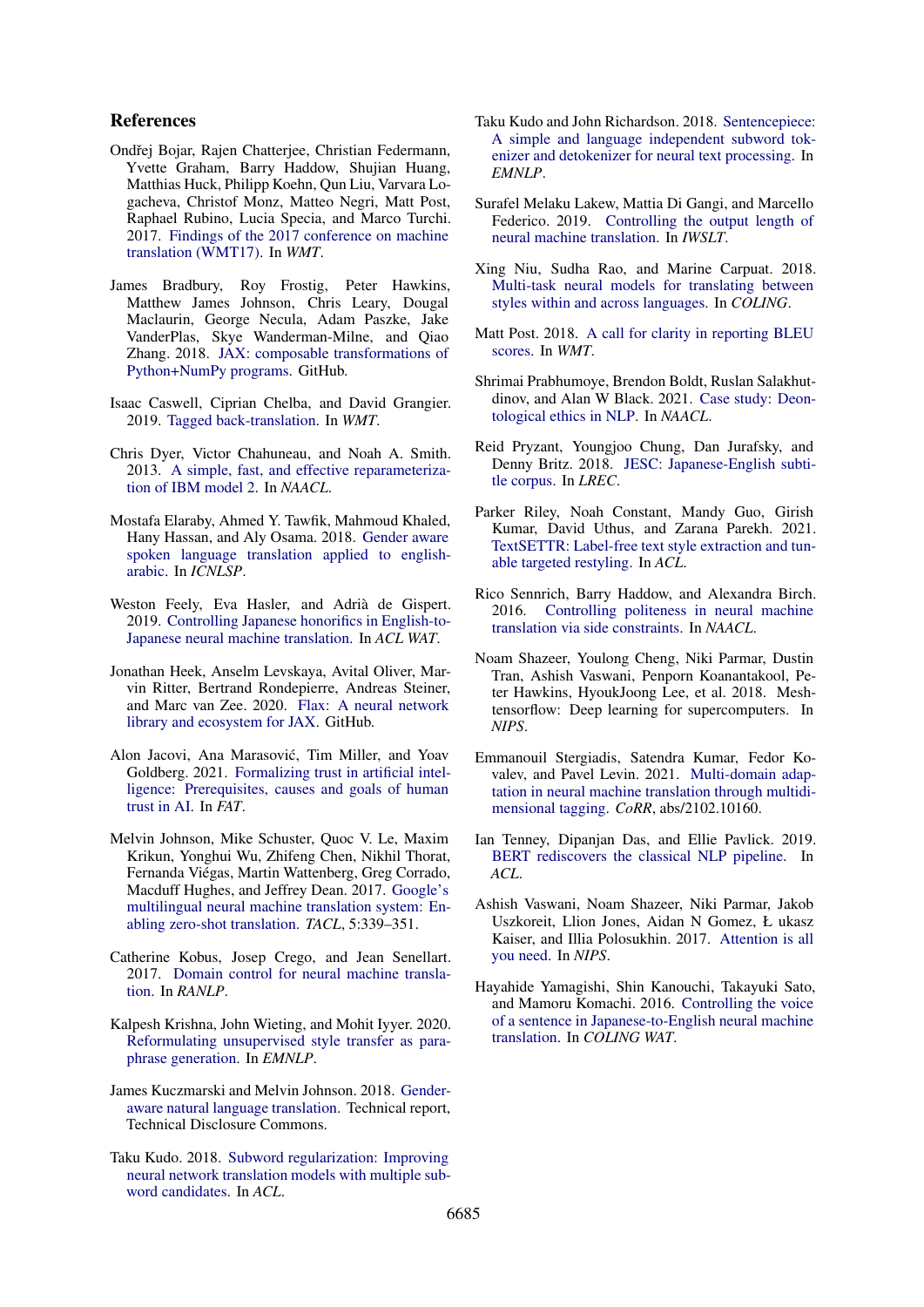# A Appendix

## A.1 Datasets and baselines

The WMT17 dataset was available via Tensorflow's Datasets. For OpenSubtitles we used a random split to obtain a dev and a test set. Cardinalities of the dev and test set are available in Table [5.](#page-10-2)

<span id="page-10-2"></span>

| Dataset       | Split | Cardinality |
|---------------|-------|-------------|
| WMT17         | dev   | 2999        |
| WMT17         | test  | 3004        |
| OpenSubtitles | dev   | 4572        |
| OpenSubtitles | test  | 4566        |
| <b>JESC</b>   | dev   | 2000        |
| <b>JESC</b>   | test  | 2000        |

Table 5: Cardinalities of datasets.

#### A.2 Tokenizer configuration

For  $EN \Rightarrow DE$  we trained a joint unigram SentencePiece [\(Kudo,](#page-9-23) [2018;](#page-9-23) [Kudo and Richardson,](#page-9-24) [2018\)](#page-9-24) model with a vocabulary size of 32K. For  $EN \Rightarrow JA$ , following [\(Feely et al.,](#page-9-10) [2019\)](#page-9-10), we trained two disjoint BPE subword vocabularies with size 32k and character coverage  $\alpha = 0.9995$ using the same SentencePiece code.

## <span id="page-10-1"></span>A.3 SacreBLEU configuration

For German we used the configuration string: BLEU+case.mixed+lang.deen+numrefs.1+smooth.exp+tok.13a+version.1.4.3; for Japanese we used the configuration string BLEU+case.mixed+lang.jaen+numrefs.1+smooth.exp+tok.none+version.1.5.1. Note that as in [\(Feely et al.,](#page-9-10) [2019\)](#page-9-10) the Japanese text was tokenized using the KyTea tokenizer before computing the BLEU score.

## <span id="page-10-0"></span>A.4 Experiment setup

Our implementation of the Base Transformer is based on the Flax WMT example<sup>[8](#page-10-3)</sup>. On the WMT14 test set, used to verify implementation correctness, our baseline model's and the original Base Transformer's scores [\(Vaswani et al.,](#page-9-15) [2017\)](#page-9-15) are, respectively, 27.8 BLEU points and 27.3.

We trained on TPUv2 (16 cores) with batch size 256 and used sentence packing [\(Shazeer et al.,](#page-9-25) [2018\)](#page-9-25) to increase efficiency of accelerator usage. The learning rate was set to 0.0625 with 1k steps of

linear warm-up and square-root decay afterwards. We used the default Adam optimizer and a dropout rate of 0.1. For  $EN \Rightarrow DE$  we trained for a minimum of 100k steps and after that used early stopping, evaluating every 10k steps, on the dev's set BLEU score with a patience of 5; results were evaluated on the best checkpoint for the dev set. For  $EN \Rightarrow JA$  we used a patience of 10 and we used two separate embeddings on top of the separate BPE vocabularies following the configuration re-ported in [\(Feely et al.,](#page-9-10) [2019\)](#page-9-10). For  $EN \Rightarrow DE$  we used beam search with beam size 4 and lengthpenalty 0.6. For  $EN \Rightarrow JA$  we used beam search with beam size 10 and length-penalty 0.9; these parameters having been fine-tuned for the Base on the dev set.

We were unable to replicate the performance score of 18.8 for the Base model in [\(Feely et al.,](#page-9-10) [2019\)](#page-9-10) even though the improvements we saw for controlling politeness are consistent with their results. We conjecture these might be due to a mismatch of some model configuration or to a different setup for evaluating the BLEU score.

#### A.5 Tagging configuration

For length (resp. monotonicity) we used 5 (resp. 3) buckets whose boundaries were chosen so that each bucket contains approximately the same amount of data. For the tagging models that have a Neutral mode, this was simulated by a "neutral" masking tag that replaces each original tag independently with a 20% probability. When using tags interventions were made by shifting, i.e. shifting each tag id by  $k$  positions and clipping to a valid tag; so if there are l tags there are  $2 * l - 1$  possible interventions where  $k = 0$  corresponds to the Oracle mode.

# A.6 BLEU scores for the different permutations of tagging

In Tables [6](#page-11-4) and [7](#page-11-5) we report the BLEU scores on WMT and OpenSubtitles for models trained with the different permutations of the tags. The best and worst results are indicated by an asterisk (\*) and are reported in the main paper.

## A.7 Annotation of German politeness

We used the rules from [\(Sennrich et al.,](#page-9-3) [2016\)](#page-9-3), that look at the German 2nd person pronouns 'Sie' (*polite* 'you') and 'du' (*informal* 'you') and the corresponding verbs. Here the parser is mainly used to correctly classify ambiguous pronouns, e.g. "ihr"

<span id="page-10-3"></span><sup>8</sup> https://github.com/google/flax/tree/master/examples/wmt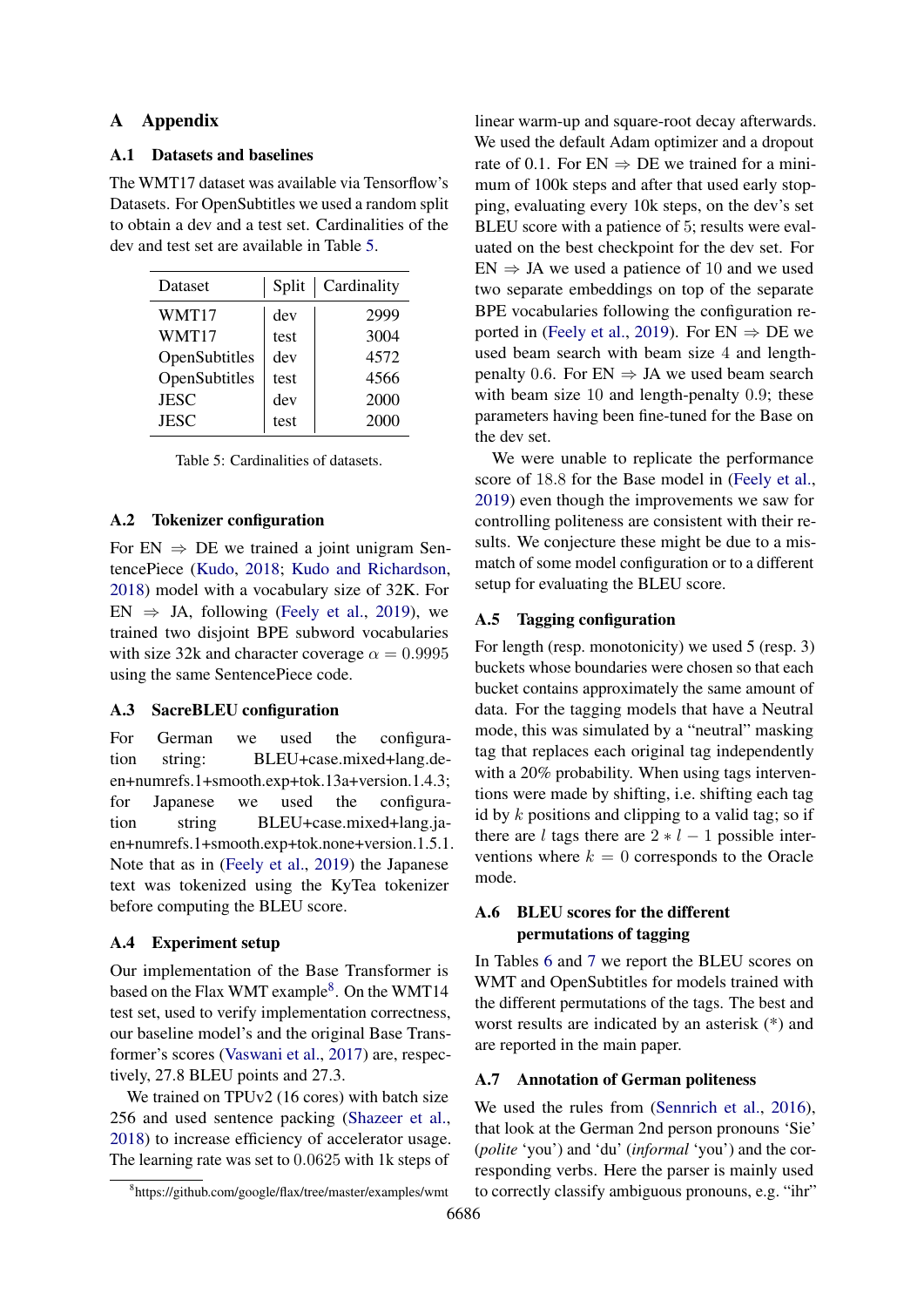<span id="page-11-4"></span>

| <b>Model</b>     | Mode   | <b>BLEU</b> |
|------------------|--------|-------------|
| $Tag(L, M, P_d)$ | Oracle | $27.32*$    |
| $Tag(L, P_d, M)$ | Oracle | $26.58*$    |
| $Tag(M, L, P_d)$ | Oracle | 26.62       |
| $Tag(M, P_d, L)$ | Oracle | 27.06       |
| $Tag(P_d, L, M)$ | Oracle | 27.13       |
| $Tag(P_d, M, L)$ | Oracle | 27.28       |

Table 6: BLEU scores on WMT EN-DE for the different permutations of tags. \* difference is statistically significant with  $pval < 10^{-10}$ .

<span id="page-11-5"></span>

| Model            | Mode   | all   | unknown polite informal |       |       |
|------------------|--------|-------|-------------------------|-------|-------|
| $Tag(L, M, P_d)$ | Oracle | 21.99 | 22.05                   | 24.94 | 20.47 |
| $Tag(L, P_d, M)$ | Oracle | 21.17 | 21.14                   | 23.66 | 20.21 |
| $Tag(M, L, P_d)$ | Oracle | 21.50 | 21.41                   | 23.78 | 20.69 |
| $Tag(M, P_d, L)$ | Oracle | 21.60 | 21.65                   | 24.06 | 20.34 |
| $Tag(P_d, L, M)$ | Oracle | 21.73 | 21.81                   | 23.35 | 20.67 |
| $Tag(P_d, M, L)$ | Oracle | 21.81 | 21.80                   | 24.59 | 20.59 |

Table 7: BLEU scores of a WMT-trained model on OpenSubtitles by politeness split for all permutations of tags. Sizes: all: 4566, unknown: 3617, polite: 276, informal: 673.

to make sure it refers to a second person. In Table [8](#page-11-6) we report relative frequencies of the data annotated as *polite* or *informal*.

# A.8 Classification accuracy on the politeness rewriting task

We took the test subsets of OpenSubtitles where the references is classified as *polite* or *informal* and translate the source side into either *polite* or *informal* mode and run the rule-base classifier on the translations to find out the realized rewriting accuracy (Table [9\)](#page-11-0). Thanks to the flexibility of the additive approach, we were able to match this accuracy by fine-tuning the *informal* multiplier for *after training*. For example, for the model  $Add_2(L, M_{0.1}, P_c)$  the multiplier value for *informal* that we found by grid-search was 1.9 which resulted in a rewriting accuracy of 79.6% in Oracle mode and resp. 80.4%. In terms of BLEU scores this translates to respective improvements of 19.68

<span id="page-11-6"></span>

| <b>Dataset</b> | <i>informal polite</i> |         |
|----------------|------------------------|---------|
| WMT            | $1.2\%$                | $7.9\%$ |
| OpenSubtitles  | $15.3\%$               | $6.2\%$ |

Table 8: Relative frequency of politeness annotation for German.

<span id="page-11-0"></span>

| Model                                 | polite | informal |
|---------------------------------------|--------|----------|
| <b>Base</b>                           | 62.7   | 8.5      |
| $Tag(L, M, P_d)$                      | 87.1   | 82.8     |
| $Tag(L, P_d, M)$                      | 85.9   | 79.0     |
| $Tag(M, L, P_d)$                      | 85.4   | 78.1     |
| $Tag(M, P_d, L)$                      | 87.2   | 81.0     |
| $Tag(P_d, L, M)$                      | 86.6   | 81.7     |
| $Tag(P_d, M, L)$                      | 87.7   | 81.8     |
| $\text{Tag}_{\text{mask}}(L, M, P_d)$ | 84.4   | 79.5     |
| $\text{Tag}_{\text{inv}}(L, M, P_d)$  | 85.7   | 79.9     |
| $Add(L, M_{0.1}, P_c)$                | 77.8   | 70.2     |
| $Add_2(L, M_{0.1}, P_c)$              | 77.9   | 70.8     |

<span id="page-11-2"></span>Table 9: Classification accuracy (%) on rewriting into *polite* and *informal* for the OpenSubtitles test set.

| <b>Formality Level Multipliers</b> |     |
|------------------------------------|-----|
| unknown                            | 0.5 |
| informal                           | 1.0 |
| polite                             | 1.5 |
| formal                             | 2.0 |

Table 10: Multipliers for Japanese politeness.

and 20.22. In our grid-search we optimized for the BLEU score; however there is a trade-off with the rewriting accuracy as the latter can be further increased above 85% while keeping the BLEU score above 18.0.

#### <span id="page-11-1"></span>A.9 Annotation of Japanese politeness

For Japanese a politeness and formality registers can be inferred from verb endings and presence of honorific expressions. We took the rules from Table 3 of [\(Feely et al.,](#page-9-10) [2019\)](#page-9-10) and used the SpaCy parser. In Listing [1](#page-20-0) we report the code we used for annotation. The formal verbs, polite verbs and informal verbs are Python's sets of strings that we report in Tables [16](#page-18-0) and [17.](#page-19-0) Each string represents the way SpaCy parses a grammatical rule of politeness inside a sentence and for each string we report how a full example sentence was parsed by SpaCy. The values of the multipliers used for the continuous feature are in Table [10.](#page-11-2)

#### <span id="page-11-3"></span>A.10 Quantifying non-monotonicity

To evaluate translation monotonicity one would like to measure how the change in the monotonicity,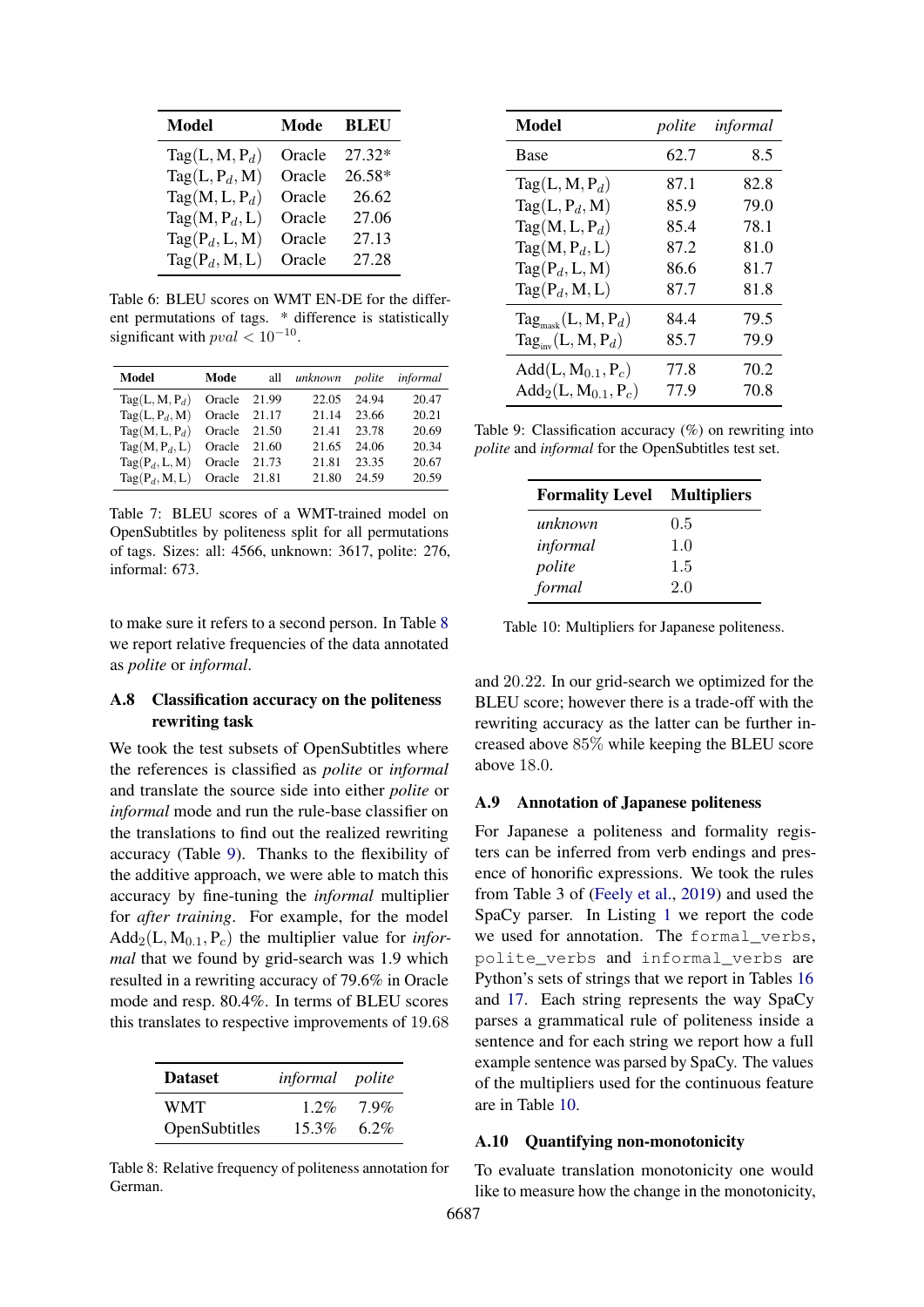$\delta(s)$ , is affected when requesting translations with lower or higher  $\delta(s)$ . First note that  $\delta(s)$  is already normalized to lie in [0, 1] as the ratios  $i/n$ ,  $j/m$ in its definition rescale the sentence lengths to the unit interval. In the limit case of  $n, m \to \infty$  we might think of of an alignment, which concretely consists of pairs  $(i/n, j/m)$ , as representing a continuous curve  $t \to c(t)$  mapping [0, 1] to [0, 1]. Now  $\delta(s)$  would become the  $L^1$ -distance between c and the identity mapping  $t \to t$ . In the finite case, if we think of an alignment as a curve, possibly with jumps, we can then think of reparametrizing it to be defined on a domain corresponding to the sentence length; we thus propose to multiply  $\delta(s)$ by the length of the translation  $s_{\text{target}}$ , to arrive at interpretation of len $(s_{\text{target}}) \times \delta(s)$  as a nonmonotonicity measure – by how many positions in the translation tokens deviate from the corresponding tokens in the input sentence. Now, given a set of translations S we define the degree of their non-monotonicity as:

$$
\Delta(S) = \sum_{s \in S} \text{len}(s_{\text{target}}) \times \delta(s),
$$

which quantifies by how many token positions the translations cumulatively deviate from the corresponding input sentences.

However, we are interested in comparing monotonicity between sets of translations; so given two sets  $S, S'$  of translations of the same inputs we look at  $\Delta(S)/\Delta(S')$ . This alone, however, would give a partial picture as it does not take into account the distribution of the  $\delta(s)$ . Therefore, we propose to slice  $\Delta(S)$  at cuts by looking at subsets of S, S' where  $\delta(s) \geq$  cut. Put together, we define the relative non-monotonicity as:

$$
\Delta_{\text{rel}}(\text{cut}) = \frac{\Delta(t : \text{translation with } \delta(t) \ge \text{cut})}{\Delta(t : \text{reference with } \delta(t) \ge \text{cut})},
$$

which compares the translations with the references, with values larger than 1.0 indicating more re-orderings than the references and vice-versa.

#### <span id="page-12-1"></span>A.11 Decreasing monotonicity

When asking the model to *decrease* monotonicity, we observed that the continuous approach gives a more fine-grained control. For example in Figure [3](#page-12-3) we compare a tagging and a continuous model in the direction  $EN \Rightarrow DE$  for different values of the interventions. Note that asking to reduce monotonicity does result in lower BLEU scores, so to

<span id="page-12-3"></span>

Figure 3: How we can vary monotonicity EN  $\Rightarrow$ DE for different interventions. The model using tagging is Tag(L, M,  $P_d$ ) while the continuous model is  $Add(L, M_{0.1}, P_c)$ . Darker shades of the same color represent larger values of the intervention  $\delta$ .

make a fair comparison with tagging we fixed a range of values for the continuous interventions that does not lead to a worse reduction in BLEU than tagging. Here we observe that with the continuous feature we have a smoother and broader range of possible effects. For Japanese, besides a similar situation, we also found a significant difference between the oracle mode for the continuous and the tagging approaches. In oracle mode, we would expect the translations to closely match the references and hence the  $\Delta_{\text{rel}}(\text{cut})$  to stay close to the ideal line  $y = 1.0$  as cut varies. In Figure [4](#page-13-0) we see that at a certain point the continuous approach performs better than tagging; for example at  $cut = 0.3$  the tagging model has already increase around  $y = 1.5$  while the continuous approach is still around  $y = 1.07$ . Note there we are not yet at the tail of the distribution as for the references the  $\Delta(0.3)/\Delta(0)$  is at about 15%.

## <span id="page-12-2"></span>A.12 Fine-tuning results

In Table [11](#page-13-1) we report the BLEU scores on WMT17 and the *formal*/*informal* splits of OpenSubtitles for the selected checkpoints. On WMT we still see good performance with similar scores between Neutral and Oracle mode. The results on OpenSubtitles show that the model learns to use the politeness annotation to improve the quality of translations.

#### <span id="page-12-0"></span>A.13 Exemplars

In Table [12](#page-14-0) there is an example of varying the length of a translation for German. Here the controllable model is not simply dropping tokens from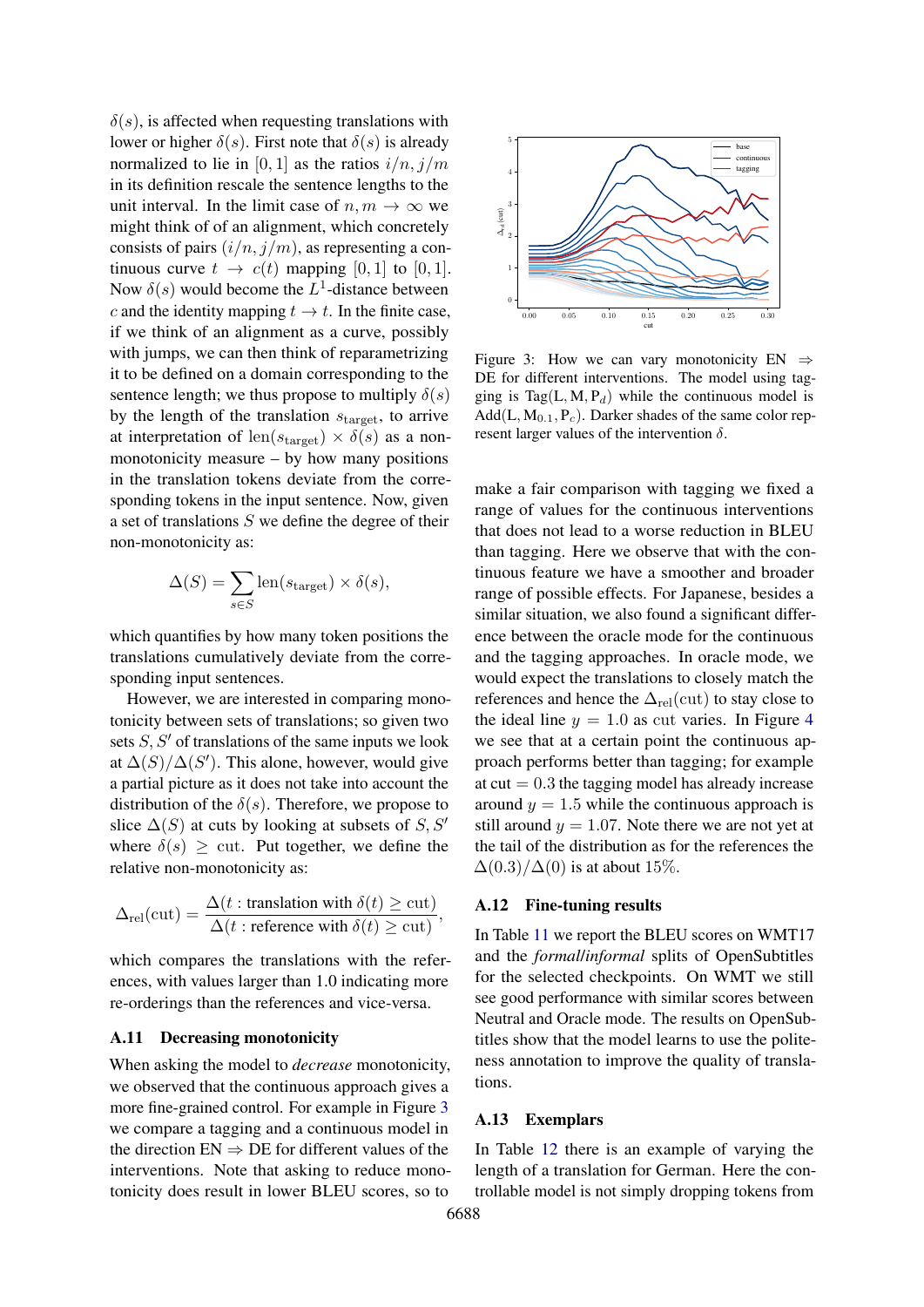<span id="page-13-0"></span>

Figure 4: Comparing continuous and tagging for  $EN \Rightarrow JA$  monotonicity in oracle mode. The model using tagging is Tag<sub>iny</sub>(L, M, P<sub>d</sub>) while the continuous model is  $Add(L, M_{0.1}, P_c)$ .

the end even in the range of  $i_r$  where we found it comparable to the rewriter in terms of BLEU score. For example at  $i_r = 0.6$  it takes out some additional information like the year of the restoration but keeps the main verb. Note that in neutral mode the translation was shorter than the reference and for  $i_r = 1.0$ , corresponding to oracle mode, the system tries to match the length of the translation. In Table [13](#page-15-0) we consider an example of varying the length of a translation in Japanese. Going from shorter to longer translations: the system first translates the main verb/imperative ( $i_r = 0.3$ ), then it translates the "together" ( $i_r = 0.5$ ) and keeps refining the verb ending till  $i_r = 1.0$ ; after that length is increased by introducing explicitly personal pronouns or the "why?" that would be optional in Japanese. As a side effect, length interventions are generating also a broader grammatical variety of translations.

In Table [14](#page-16-0) we have some exemplars for monotonicity control. In the first German example the reference is less monotonic because the subject comes at the end and the information about the 58-years old is first; the more monotonic translation corrects the order. In the first Japanese example to increase monotonicity the model adds the personal pronoun "I" that is missing from the reference, shifting the alignment. In the second Japanese example we observed that setting the target  $\delta$  for  $\delta(s)$  small produces a bit more variety of translations (an advantage of a continuous representation of monotonicity) where the model tries to get a translation where the time information about "a few years" comes towards the end of the sentence.

<span id="page-13-1"></span>

|           | <b>Model</b> | Mode    | <b>Dataset</b>          | <b>BLEU</b> |
|-----------|--------------|---------|-------------------------|-------------|
|           |              | Neutral | WMT                     | 26.78       |
|           |              | Oracle  | WMT                     | 26.55       |
|           | 15%          | Neutral | OS-informal             | 13.32       |
|           |              | Oracle  | OS-informal             | 17.55       |
|           |              | Neutral | OS-polite               | 22.17       |
| Reset     |              | Oracle  | OS-polite               | 23.11       |
|           |              | Neutral | WMT                     | 26.74       |
|           |              | Oracle  | WMT                     | 26.53       |
|           | 35%          | Neutral | OS-informal             | 13.37       |
|           |              | Oracle  | OS-informal             | 18.24       |
|           |              | Neutral | OS-polite               | 22.35       |
|           |              | Oracle  | OS-polite               | 23.12       |
|           | 20%          | Neutral | $\overline{\text{WMT}}$ | 26.66       |
|           |              | Oracle  | WMT                     | 26.87       |
|           |              | Neutral | OS-informal             | 12.96       |
|           |              | Oracle  | OS-informal             | 18.04       |
|           |              | Neutral | OS-polite               | 22.81       |
| Fine Tune |              | Oracle  | OS-polite               | 23.24       |
|           |              | Neutral | <b>WMT</b>              | 26.73       |
|           |              | Oracle  | WMT                     | 26.90       |
|           | 35%          | Neutral | OS-informal             | 13.30       |
|           |              | Oracle  | OS-informal             | 19.23       |
|           |              | Neutral | OS-polite               | 22.96       |
|           |              | Oracle  | OS-polite               | 23.79       |

Table 11: BLEU scores for fine-tuning.

In Table [15](#page-17-0) we show how the politeness Oracle helps in German and Japanese to get a translation more close to the reference since the English input sentences admit different translations in the target languages, e.g. regarding choices for the informal/ formal pronouns for German, or verb endings and honorifics for Japanese.

#### A.14 Model implementation

In Listing [2](#page-20-1) we give an indication of how the model can be implemented in Flax. Note that for simplicity we assume that the encoder and the two parts of the decoder are already implemented, e.g. by taking them from the WMT example in the Flax library. To make the code listing clear and short we assume the each row of the batch contains a single sentence, i.e. that the model is not implemented to work with sentence packing. In the case of sentence packing a few modifications are necessary but are easy to implement using either jax.lax.scan or jnp.einsum, depending on how one keeps track of the sentence id.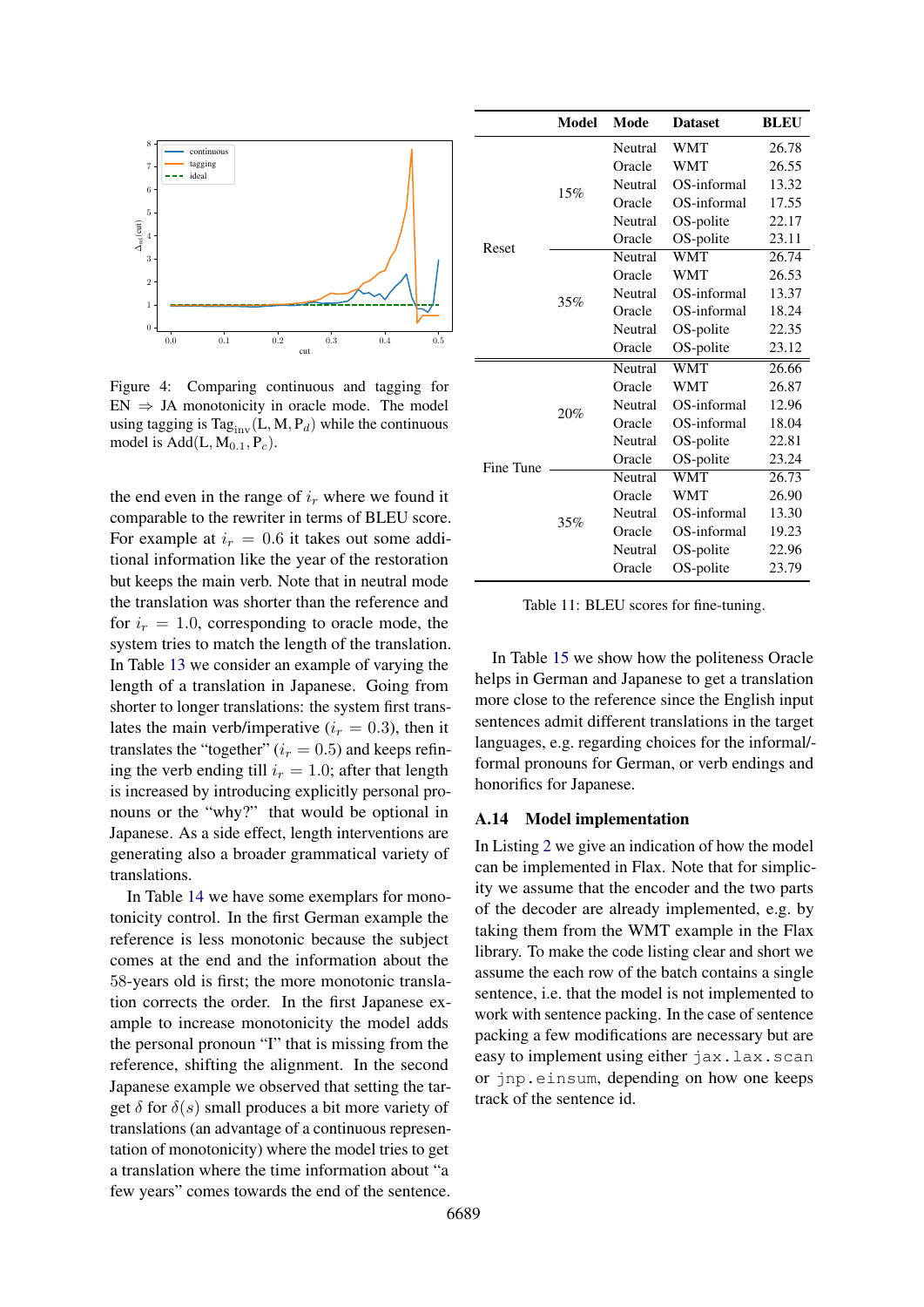<span id="page-14-0"></span>

| input        | Gee and Schwartzman are scheduled to discuss and share images of the 1926 Bertram Goodhue<br>design as well as the 1993 restoration and addition by Hardy Holzman Pfeiffer Associates.                                           |
|--------------|----------------------------------------------------------------------------------------------------------------------------------------------------------------------------------------------------------------------------------|
| reference    | Es ist vorgesehen, dass Gee und Schwartmann Bilder des 1926 Bertram Goodhue Designs sowie<br>die 1993 Restoration und Ergänzung von Hardy Holzman Pfeiffer Associates diskutieren und<br>teilen werden.                          |
| neutral      | Gee und Schwartzman sollen die Bilder des Bertram Goodhue-Designs von 1926 sowie die<br>Restaurierung und Ergänzung von Hardy Holzman Pfeiffer Associates von 1993 diskutieren und<br>teilen.                                    |
| $i_r = 0.6$  | Gee und Schwartzman sollen Bilder des Bertram Goodhue Designs von 1926 sowie die Restau-<br>rierung und Ergänzung diskutieren.                                                                                                   |
| $i_r = 0.7$  | Gee und Schwartzman sollen Bilder des Bertram Goodhue Designs 1926 sowie die Restaurierung<br>und Ergänzung von Hardy Holzman Pfeiffer.                                                                                          |
| $i_r=0.8$    | Gee und Schwartzman sollen die Bilder des Bertram Goodhue Designs 1926 sowie die Restau-<br>rierung und Ergänzung von Hardy Holzman Pfeiffer diskutieren.                                                                        |
| $i_r=0.9$    | Gee und Schwartzman sollen die Bilder des Bertram Goodhue-Designs 1926 sowie die Restau-<br>rierung und Ergänzung von Hardy Holzman Pfeiffer Associates 1993 diskutieren.                                                        |
| $i_r = 1.0$  | Gee und Schwartzman sollen die Bilder des Bertram Goodhue-Designs 1926 sowie die Restau-<br>rierung und Ergänzung von Hardy Holzman Pfeiffer Associates aus dem Jahr 1993 diskutieren<br>und teilen.                             |
| $i_r = 1.10$ | Gee und Schwartzman sollen die Bilder des Bertram Goodhue-Designs von 1926 sowie die<br>Restaurierung und Ergänzung von Hardy Holzman Pfeiffer Associates aus dem Jahr 1993<br>diskutieren und mit ihnen teilen.                 |
| $i_r = 1.20$ | Gee und Schwartzman sollen die Bilder des Bertram Goodhue-Designs von 1926, sowie die<br>Restaurierung und Ergänzung von Hardy Holzman Pfeiffer Associates aus dem Jahr 1993<br>diskutieren und mit ihnen in Verbindung bringen. |

Table 12: Modifying length of a German translation.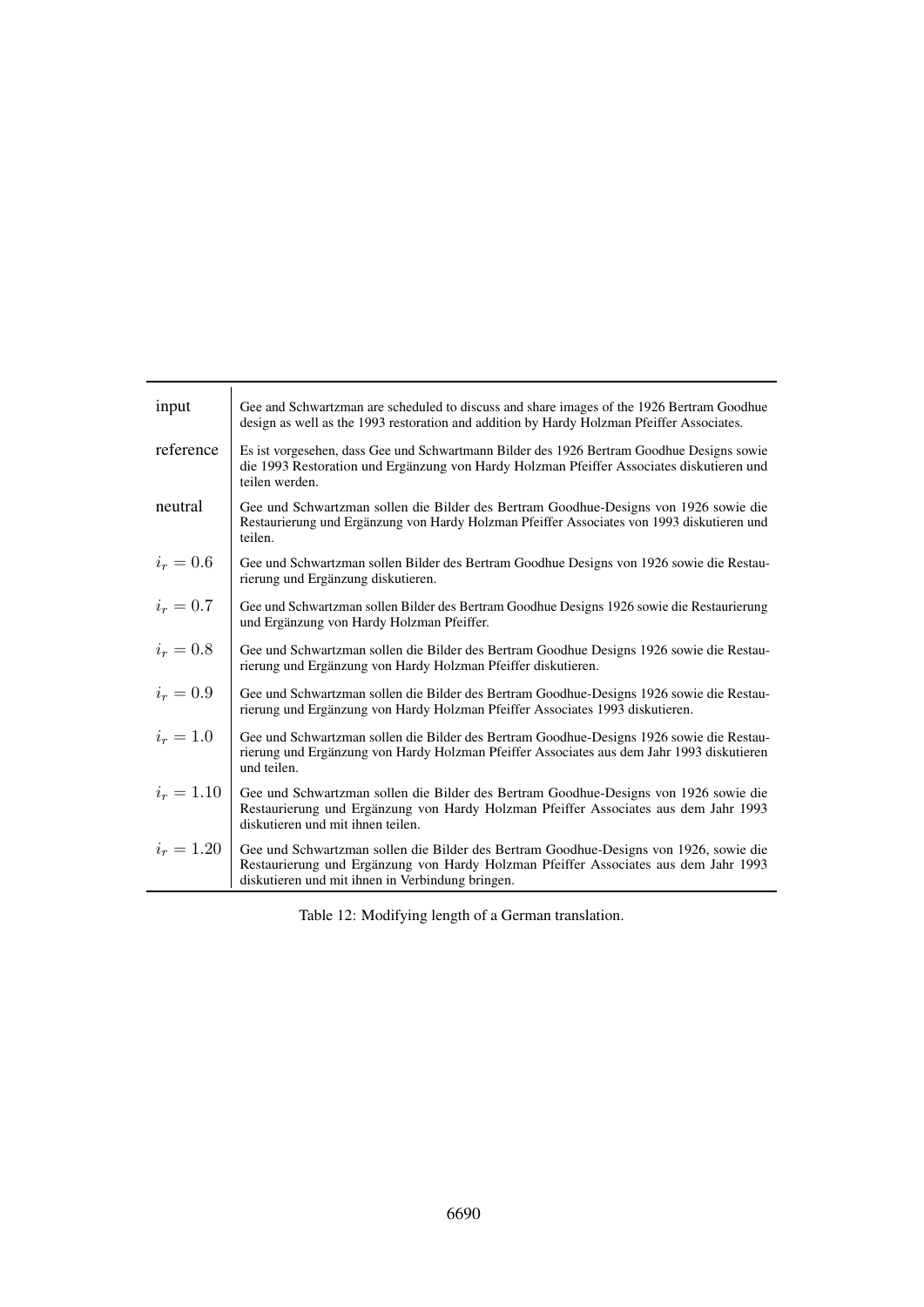<span id="page-15-0"></span>

| input        | why don't you come sit down with me?         |  |
|--------------|----------------------------------------------|--|
| reference    | こっちに来て一緒に座らない?                               |  |
|              | over here come together not sitting down?    |  |
| $i_r = 0.30$ | 座って                                          |  |
|              | sit down!                                    |  |
| $i_r = 0.50$ | 一緒に 座って                                      |  |
|              | together sit down!                           |  |
| $i_r = 0.70$ | 一緒に座ろう                                       |  |
|              | together let's sit down                      |  |
| $i_r = 0.90$ | 一緒に 座ったら?                                    |  |
|              | together why don't sit down?                 |  |
| $i_r = 1.00$ | 一緒に座らないか?                                    |  |
|              | together not sitting down?                   |  |
| $i_r = 1.10$ | 俺と一緒に座ったらどうだ?                                |  |
|              | with me together when sitting down how's it? |  |
| $i_r = 1.20$ | なぜ私と一緒に座らない?                                 |  |
|              | why with me together not sitting down?       |  |
| $i_r = 1.30$ | なぜ私と一緒に座らないの?                                |  |
|              | why with me together not sitting down?       |  |
| $i_r = 1.50$ | なぜあなたは私と一緒に 座らないか?                           |  |
|              | why you with me together not sitting down?   |  |

Table 13: Modifying length of a Japanese translation.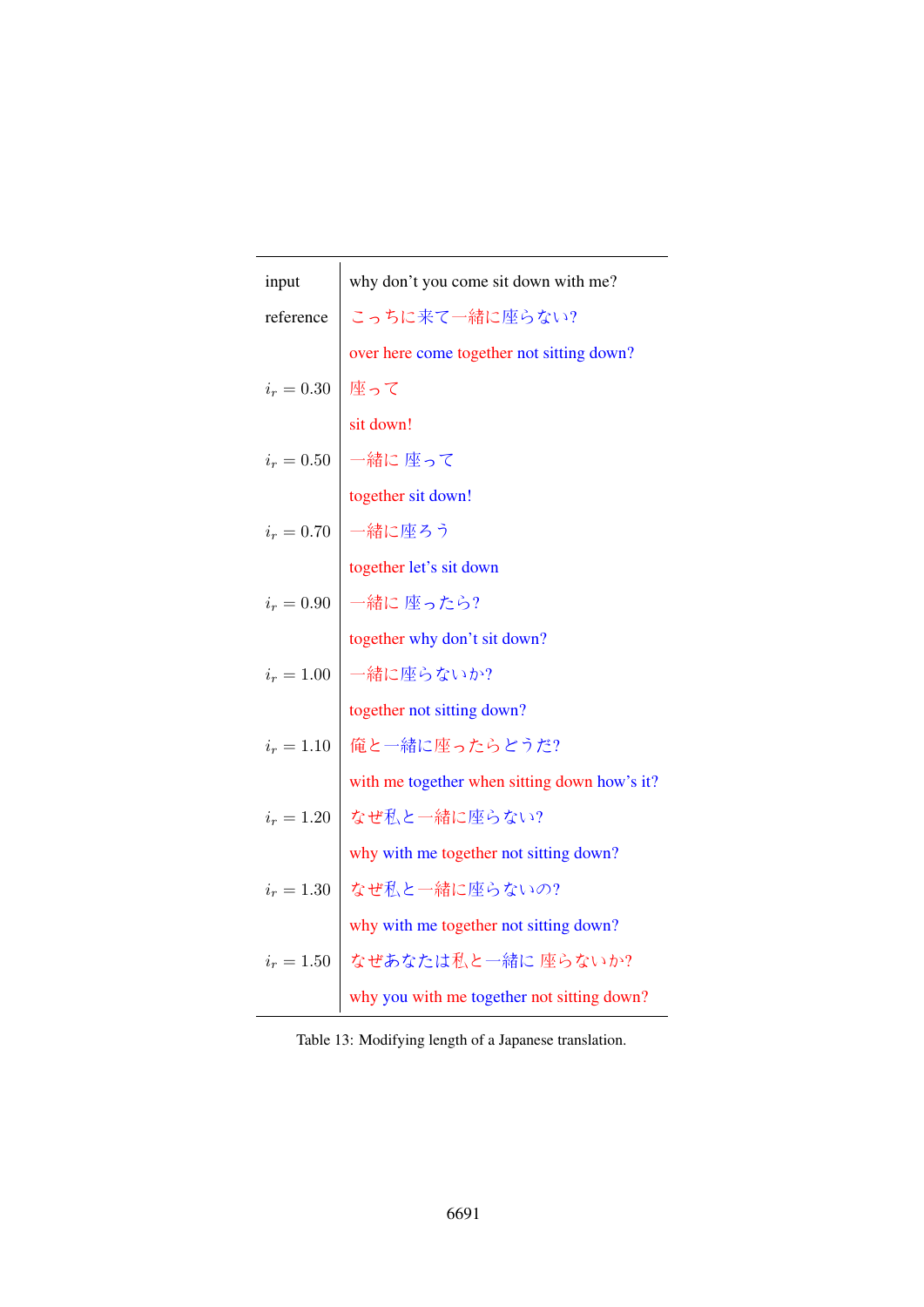<span id="page-16-0"></span>

| input                        | It was a first for the 58-year-old.                              |  |
|------------------------------|------------------------------------------------------------------|--|
| reference                    | Für den 58-Jährigen war es eine Premiere.                        |  |
| make more monotone           | Es war ein erster für den 58-Jährigen.                           |  |
| match reference monotonicity | Für den 58-Jährigen war dies eine erste.                         |  |
| input                        | i've already met four people                                     |  |
| reference                    | 既に4人会ったわ                                                         |  |
|                              | already 4 people met                                             |  |
| make more monotone           | 私は既に4人に 会った                                                      |  |
|                              | I already 4 people met                                           |  |
| match reference monotonicity | すでに4人に会っている                                                      |  |
|                              | already 4 people meeting                                         |  |
|                              |                                                                  |  |
| input                        | this thing was discovered just a few years                       |  |
| reference                    | これはたった数年前に発見されたもので                                               |  |
|                              | this only a number years before discovered conj. particle        |  |
| make more monotone           | 発見されたのはほんの2~3年前                                                  |  |
|                              | discovered subj. particle only 2~3 years before                  |  |
| make more monotone           | この発見はほんの数年で                                                      |  |
|                              | this discovery already number of years prep. since               |  |
| make more monotone           | これを発見したのは わずか数年で                                                 |  |
|                              | this discovered subj. particle a little number years prep. since |  |
| match reference monotonicity | これはほんの数年前に発見されたもので                                               |  |

Table 14: Increasing monotonicity.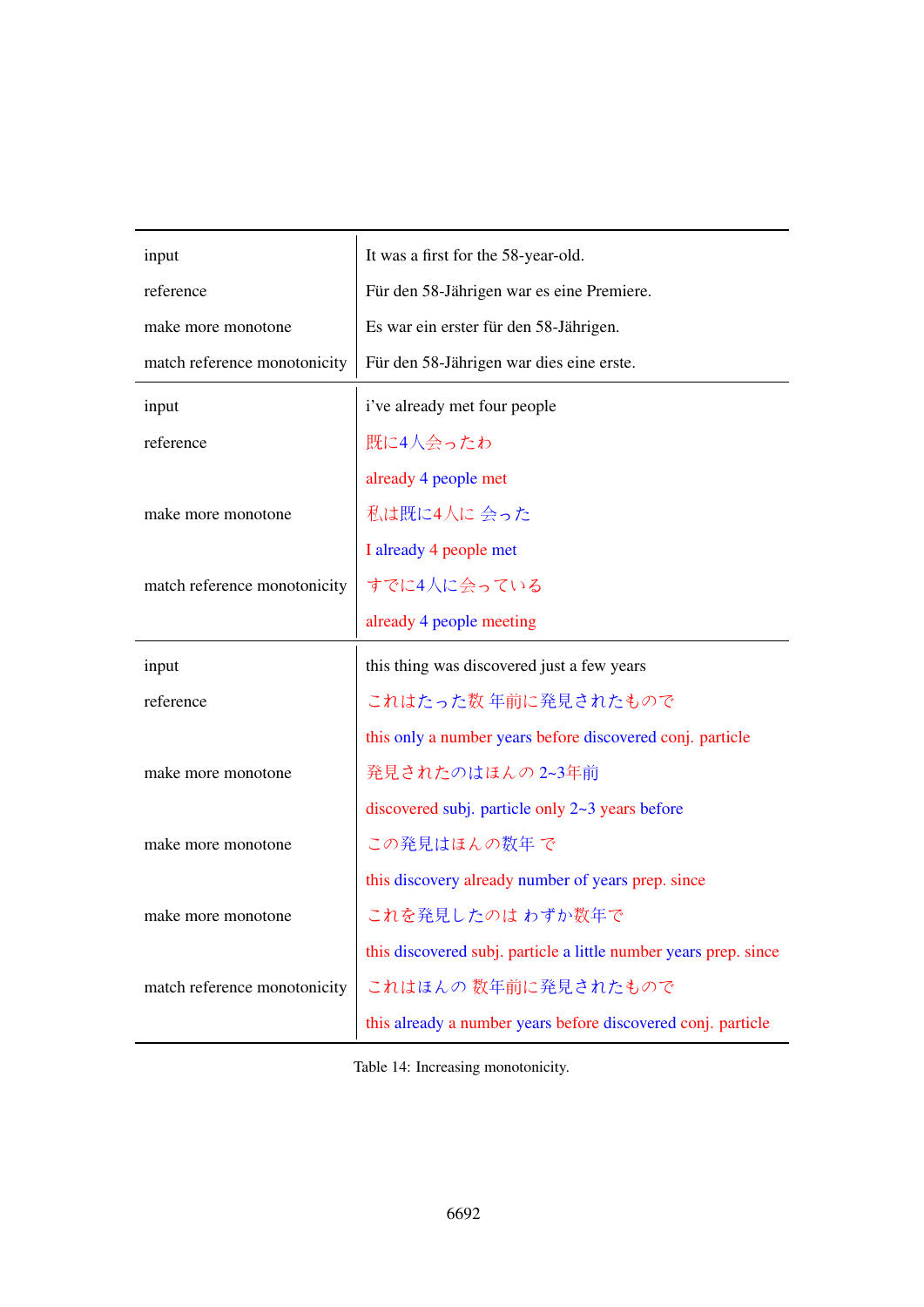<span id="page-17-0"></span>

| input                      | You're good, aren't you?           |
|----------------------------|------------------------------------|
| reference                  | Dir geht's gut, nicht?             |
| neutral                    | Sie sind gut, sind Sie nicht gut?  |
| match reference politeness | Du bist gut, bist du nicht?        |
| input                      | why don't we catch that plane?     |
| reference                  | 飛行機を捕まえましょう                        |
|                            | plane catch let's (verb ending)    |
| neutral                    | 飛行機はどう?                            |
|                            | plane how about?                   |
| match reference politeness | 飛行機を捕まえましょう                        |
|                            | plane catch let's (verb ending)    |
| input                      | good morning, okazaki.             |
| reference                  | おはようございます、岡崎さん                     |
|                            | good morning hon. ozazaki hon.     |
| neutral                    | おはよう、岡崎                            |
|                            | good morning ozazaki               |
| match reference politeness | おはようございます、岡崎さん                     |
|                            | good morning hon. ozazaki hon.     |
| input                      | who are you? tell me your name.    |
| reference                  | -体何 者 だ 名前を 言え                     |
|                            | what the heck person are name tell |
| neutral                    | あなたは誰ですか?                          |
|                            | you who/person are?                |
| match reference politeness | 誰だ?名前を言え                           |
|                            | who/person are? name tell          |

Table 15: Matching politeness of references.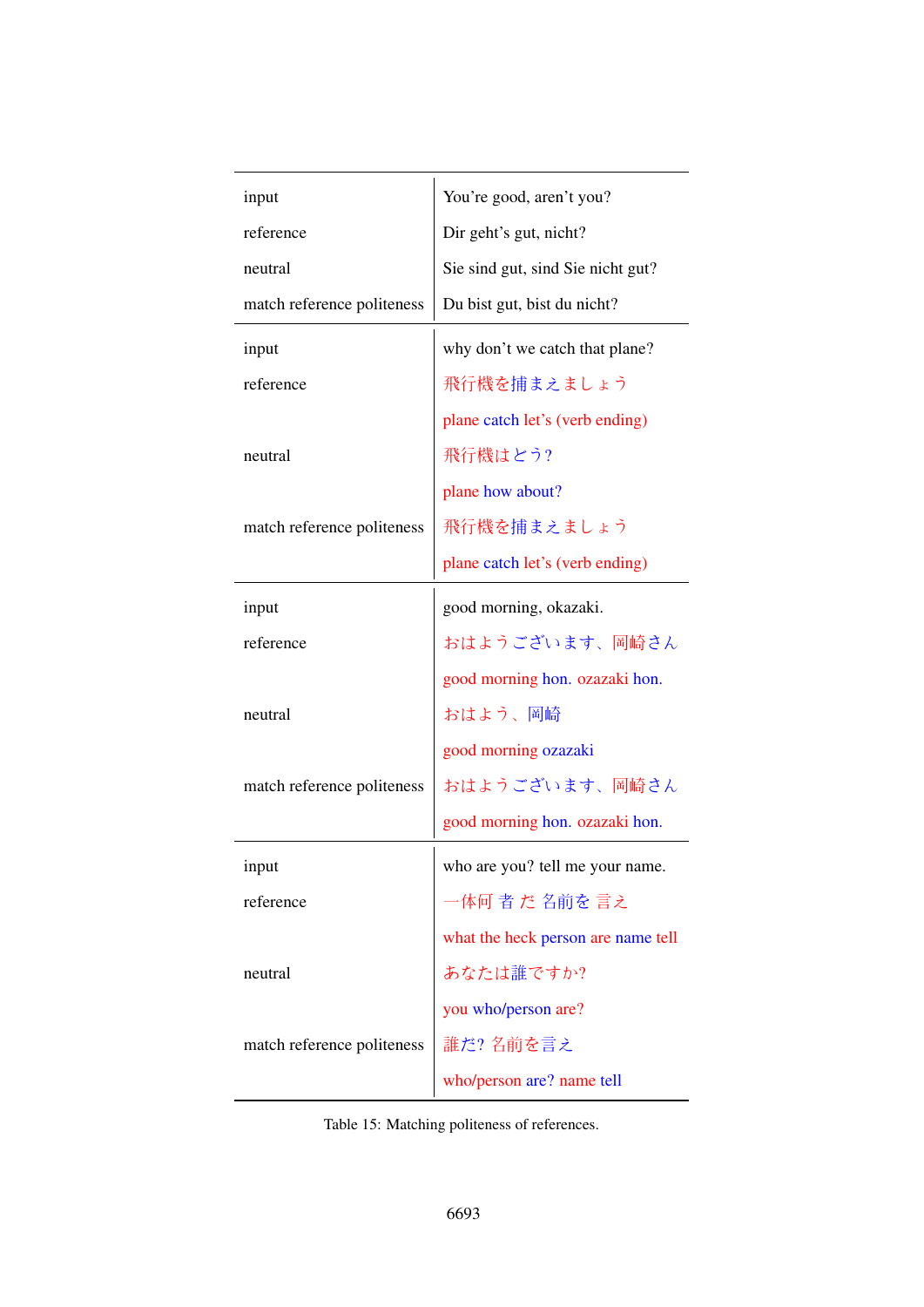<span id="page-18-0"></span>

| Rule           | Strings in Rule         | Example                                                     |
|----------------|-------------------------|-------------------------------------------------------------|
| informal_verbs | だ AUX                   | 夏休み NOUN は ADP 明日 NOUN から ADP だ AUX                         |
|                | だっ AUX た AUX            | 夏休み NOUN は ADP 昨日 NOUN から ADP だっ<br>AUX た AUX               |
|                | じゃ AUX ない ADJ           | 彼女 PRON たち NOUN が ADP 有名 ADJ じゃ AUX<br>ない ADJ               |
|                | じゃ AUX なかっ ADJ<br>た AUX | 彼女 PRON たち NOUN が ADP 有名 ADJ じゃ AUX<br>なかっ ADJ た AUX        |
|                | だろう AUX                 | 雨 NOUN が ADP 降る VERB だろう AUX                                |
|                | だ AUX から SCONJ          | だ AUX から SCONJ なん PRON だ AUX                                |
|                | だ AUX けど SCONJ          | 悪い ADJ ん SCONJ だ AUX けど SCONJ                               |
|                | だ AUX って PART           | だ AUX って PART 熱く ADJ ない ADJ だ AUX                           |
|                | だ AUX っけ                | だ AUX っけ PART 熱く ADJ ない ADJ だ AUX                           |
|                | そう ADV だ AUX            | はい INTJ そう ADV だ AUX                                        |
|                | よう AUX だ AUX            | はい INTJ よう AUX だ AUX                                        |
| polite_verbs   | です AUX                  | 女の子 NOUN です AUX                                             |
|                | でし AUX た AUX            | 昨日 NOUN は ADP あなた PRON の ADP 誕生 NOUN<br>日 NOUN でし AUX た AUX |
|                | ない AUX                  | 今日 NOUN は ADP 曇り VERB く AUX ない AUX                          |
|                | なかっ ADJ た AUX           | 一昨 NOUN 日 NOUN は ADP 曇り NOUN なかっ ADJ<br>た AUX               |
|                | ます AUX                  | お NOUN 弁当 NOUN を ADP 買い VERB ます AUX                         |
|                | まし AUX た AUX            | お NOUN 弁当 NOUN を ADP 買い VERB まし AUX<br>た AUX                |
|                | ませ AUX ん AUX            | お NOUN 弁当 NOUN を ADP 買い VERB ませ AUX<br>$\lambda$ AUX        |
|                | ましょう AUX                | お NOUN 弁当 NOUN を ADP 買い VERB ましょう<br><b>AUX</b>             |
|                | でしょう AUX                | 雨 NOUN が ADP 降る VERB でしょう AUX                               |
|                | ください VERB               | ビール NOUN を ADP ください VERB                                    |
|                | なさい AUX                 | この DET 猫 NOUN は ADP 見 VERB なさい AUX                          |
|                | で AUX ある AUX            | 先生 NOUN で AUX ある AUX                                        |
|                | で AUX わ PART ない<br>ADJ  | 先生 NOUN で AUX わ PART ない ADJ                                 |

Table 16: Annotation of Politeness for Japanese (I). Components of each rule and an example sentence.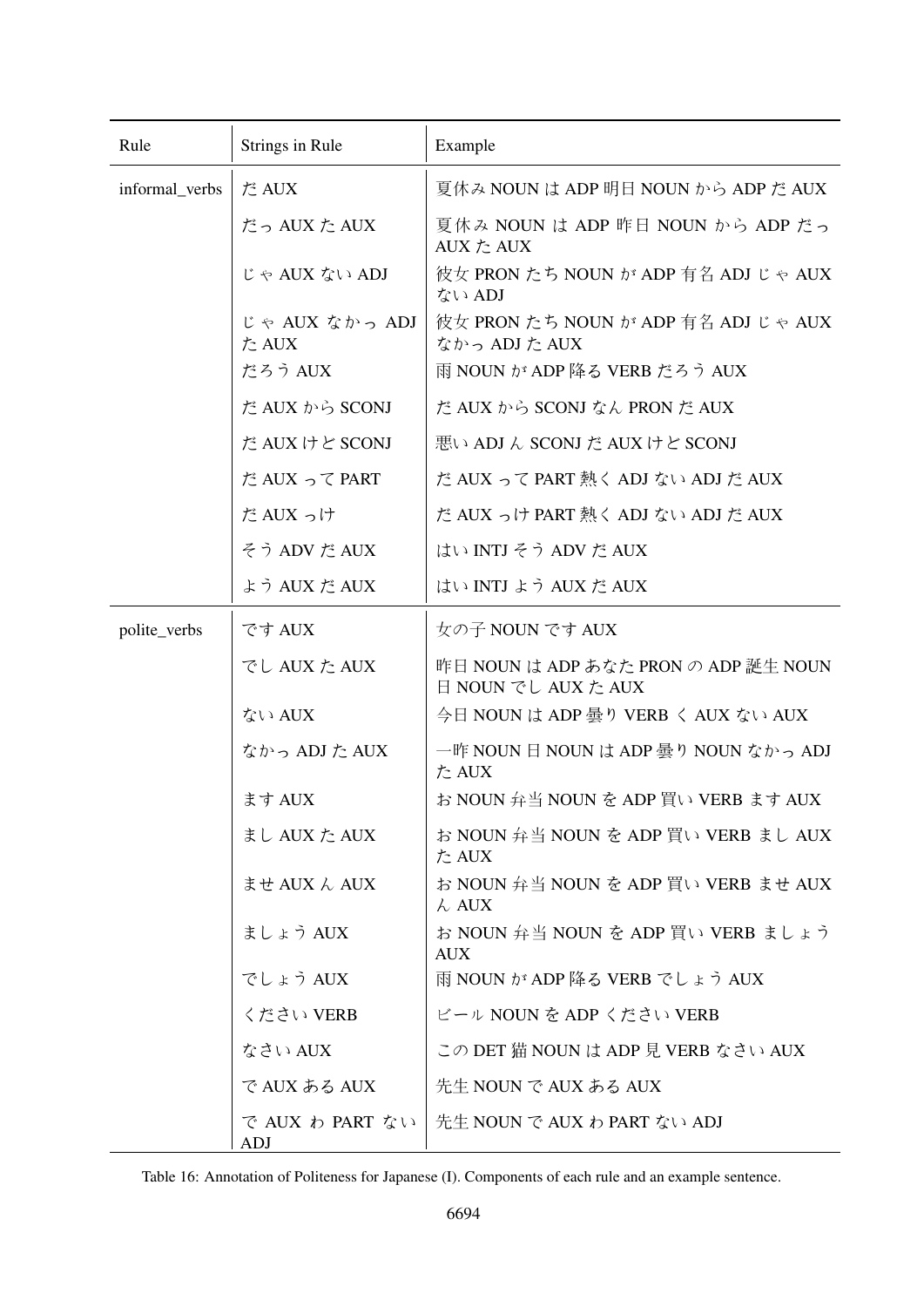<span id="page-19-0"></span>

| Rule         | Strings in Rule                                  | Example                                                                  |
|--------------|--------------------------------------------------|--------------------------------------------------------------------------|
| formal_verbs | ござい AUX ます AUX                                   | 駅 NOUN が ADP そちら PRON で AUX ござい AUX<br>ます AUX                            |
|              | いらっしゃい VERB ま<br>す AUX                           | 父 NOUN は ADP 銀行 NOUN に ADP いらっしゃい<br>VERB ます AUX                         |
|              | あり AUX ます AUX                                    | 猫 NOUN は ADP 五 NUM 匹 NOUN あり AUX ます<br><b>AUX</b>                        |
|              | なさい AUX ます AUX                                   | この DET 猫 NOUN は ADP 見 VERB なさい AUX ま<br>す AUX                            |
|              | 致し VERB ます AUX                                   | 宿題 NOUN を ADP 致し VERB ます AUX                                             |
|              | ご覧 NOUN に ADP な<br>り VERB ます AUX                 | 彼 PRON は ADP 映画 NOUN で ADP 映画 NOUN を<br>ADP ご覧 NOUN に ADP なり VERB ます AUX |
|              | 拝見 VERB し AUX ま<br>す AUX                         | うち NOUN は ADP 山 NOUN を ADP 拝見 VERB し<br>AUX ます AUX                       |
|              | お NOUN 目 NOUN に<br>ADP 掛かり VERB ます<br><b>AUX</b> | 明日 NOUN は ADP お NOUN 目 NOUN に ADP 掛か<br>り VERB ます AUX                    |
|              | お NOUN いで VERB に<br>ADP なり VERB ます<br><b>AUX</b> | 兄 NOUN は ADP お NOUN いで VERB に ADP なり<br>VERB ます AUX                      |
|              | 伺い VERB ます AUX                                   | 明日 NOUN 朝 NOUN イチ PROPN で ADP 伺い VERB<br>ます AUX                          |
|              | 参り VERB ます AUX                                   | お NOUN 店 NOUN へ ADP 参り VERB ます AUX                                       |
|              | 存知 NOUN し AUX ま<br>す AUX                         | 何 PRON 存知 NOUN し AUX ます AUX                                              |
|              | 存じ VERB 上げ AUX<br>ます AUX                         | 何 PRON 存じ VERB 上げ AUX ます AUX か PAR                                       |
|              | 召し上がり VERB ます<br><b>AUX</b>                      | 酒 NOUN を ADP 召し上がり VERB ます AUX                                           |
|              | 頂く VERB                                          | 仕事 NOUN は ADP 頂く VERB                                                    |
|              | 頂き VERB ます AUX                                   | 仕事 NOUN は ADP 頂き VERB ます AUX                                             |
|              | 頂い VERB て SCONJ                                  | 大学 NOUN 生 NOUN は ADP 本 NOUN を ADP 頂い<br>VERB て SCONJ い AUX ます AUX        |
|              | 差し VERB あげ AUX<br>ます AUX                         | 靴 NOUN は ADP 差し VERB あげ AUX ます AUX                                       |
|              | 下さい VERB ます AUX                                  | 先生 NOUN は ADP お NOUN ちゃ NOUN を ADP 下<br>さい VERB ます AUX                   |
|              | おっしゃい VERB ます<br><b>AUX</b>                      | 先生 NOUN は ADP おっしゃい VERB ます AUX                                          |
|              | 申し VERB 上げ AUX<br>ます AUX                         | ご NOUN 挨拶 NOUN を ADP 申し VERB 上げ AUX<br>ます AUX                            |

Table 17: Annotation of Politeness for Japanese (II). Components of each rule and an example sentence.